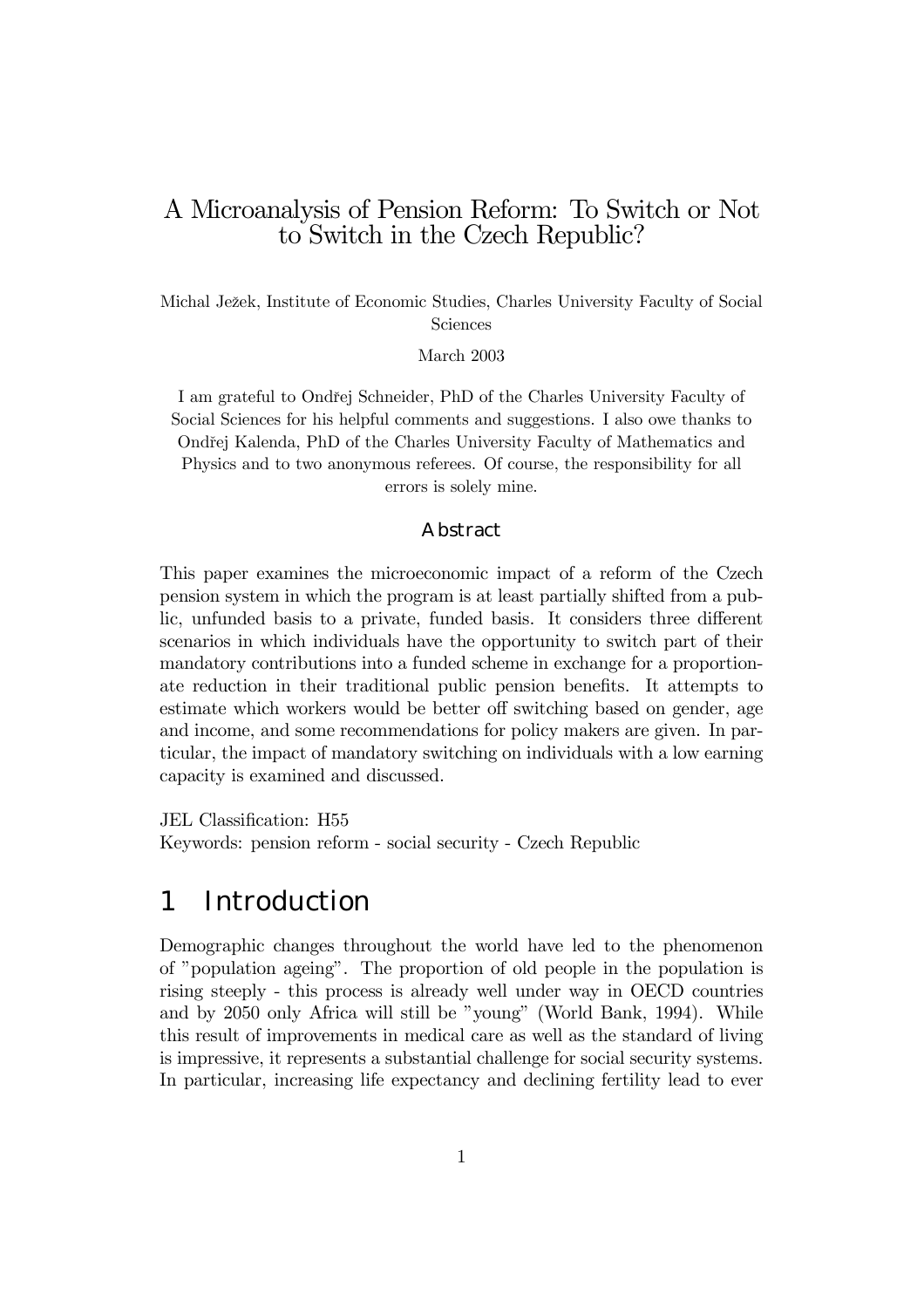$increasing$  dependency ratios<sup>1</sup> in developed countries, which renders their public pension schemes financially unsustainable.

Most public pension plans were set up or expanded on a massive scale in the post-war era of "baby-boom" and significantly lower life expectancies. These plans have been largely financed out of payroll taxes on a pay-as-you-go (PAYG) basis, i.e. todayís workers pay the pensions of todayís retirees and these workers expect to be supported in the same manner in the future. However, owing to the aforementioned demographic developments, current workers face the prospect of being supported by a relatively less numerous work force for a much longer period than it was at the time these plans were introduced.2 These plans are, therefore, in need of reform because there is a looming possibility that they will encounter insurmountable difficulties in meeting their future liabilities.

An increasingly popular alternative to PAYG schemes are fully funded (FF) schemes in which individuals save for their own retirement through pension funds. Unlike PAYG plans which usually contain solidarity-based redistributive elements, these plans are actuarially fair and, ideally, every participant is entitled to no more and no less than his/her accumulated contributions plus interest.

While the average rate of return of a FF scheme equals the rate of interest, the average rate of return of a PAYG scheme equals the growth rate of the underlying taxable wage base in the economy, which is equal to the rate of growth of the labor force plus the rate of growth of wages (Samuelson, 1958). Data from various countries indicate that if the investment period is sufficiently long, the rate of interest on a combination of bonds and equity generally exceeds the rate of wage growth by approximately 2 to 3 percentage points (World Bank, 1994). Hence, given a stationary or even declining labor force, FF schemes' performance is superior to that of mature PAYG schemes today.

By and large, both schemes have their pros and cons.<sup>3</sup> Most importantly, they are subject to different kinds of risk. Funded schemes are exposed to investment risk.<sup>4</sup> In contrast, public pension schemes are susceptible to political risk $5$  and labor income risk. Since those risks are unlikely to be per-

<sup>1</sup>Defined as the number of old-age pensioners in relation to the number of working persons.

 $2 \text{In the words of the French poet Paul Valery, the "future is not what it used to be."}$ 

 ${}^{3}$ See e.g. the debate in Holzmann, Stiglitz (2001).

<sup>&</sup>lt;sup>4</sup>Disney *et al.* (1999) add that "[a]n additional risk arises from annuitization... if there is substantial uncertainty as to expected mortality improvement"  $(p. 22)$ .

<sup>&</sup>lt;sup>5</sup>"Not one public defined benefit scheme has held to the same benefit formula over lifetimes of a cohort of members." World Bank (1994), p. 112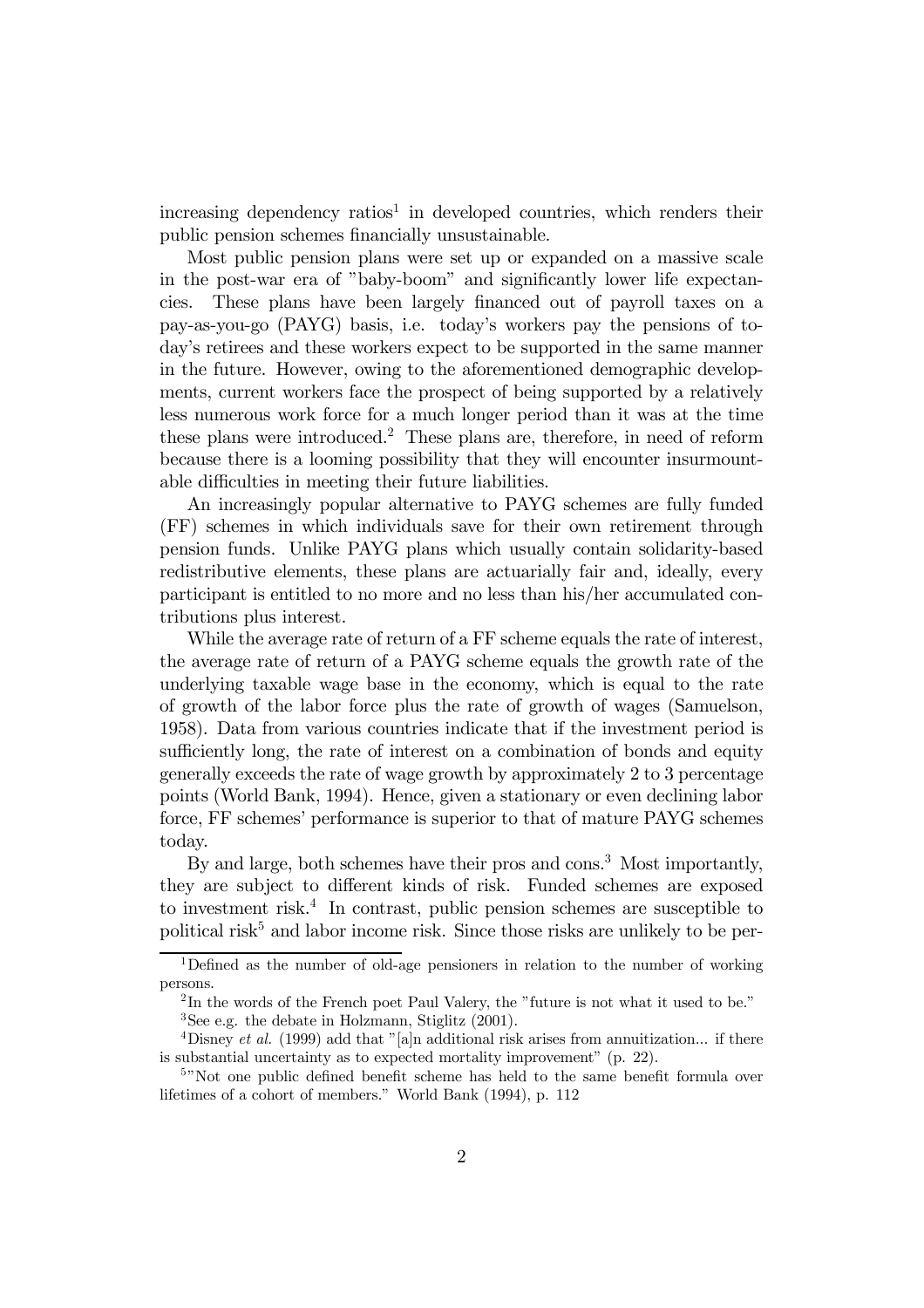fectly correlated, their combination leads to a reduction in the overall risk and this is an argument for introducing a pension scheme comprising both PAYG and FF plans. While the PAYG plan possesses a unique potential to redistribute income towards persons in need,<sup> $6$ </sup> the FF plan limits the government's upper hand over the economy and rewards responsible behavior.<sup>7</sup> Countries throughout the world have contemplated at least a partial shift towards funded schemes, $\delta$  but the cost of such a transition poses a barrier to any major reform. This is due to the fact that the government must continue to honor its obligations to pay pension benefits to current and some future pensioners long after part or all of the stream of PAYG contributions ceases, and the accumulated implicit debts of these pension plans are substantial.9 Also, such a complex reform requires adequate supervision and regulation of the capital market, pension funds and insurance companies in order to mitigate the risks associated with investment-based pension plans. If, however, the transition is financed at least partially through taxes and is connected with restrictive fiscal measures, national saving increases. Also, the reform may deliver a positive externality of great importance - capital market development. In sum, a well-defined reform may ultimately lead to higher economic growth.<sup>10</sup>

Pension schemes must be adjusted to the demographic developments sooner or later and the Czech Republic will be no exception. Indeed, it

<sup>6</sup>As implied earlier, a high performance of the PAYG scheme could theoretically be sustained through a continual growth in the population of contributors. In his often quoted Newsweek editorial, Paul Samuelson referred to this as îthe greatest Ponzi game ever contrivedî (Samuelson, 1967, p. 88). Once a baby boom is followed by a baby bust, however, traditional defined benefit PAYG schemes find themselves in trouble if their generous promises are to be kept. A well-designed notional defined contribution PAYG plan establishing a perfect link between contributions and benefits (i.e. generally neither intergenerational nor intragenerational redistribution) can cope with demographic shocks, but the political risk still remains.

<sup>7</sup>Unlike PAYG plans, FF plans do not hamper international labor mobility. See Schneider (1998).

<sup>8</sup>Most countries reforming their pension systems have opted for a combination of PAYG and FF schemes, albeit the extent of switching varies considerably from main reliance on the PAYG scheme (Hungary and Poland) to equal weight attached to both schemes (Switzerland) to almost full privatization of social security (Chile and Kazakhstan).

<sup>&</sup>lt;sup>9</sup>When most PAYG systems were established or expanded amidst the post-war euphoria, the generation which had previously contributed either very little or not at all reaped a windfall in the form of pension benefits. Analogously, if this scheme is ever to be abandoned, the "last" generation(s) must foot the bill. According to the accrued benefit obligation definition, if a PAYG system is discontinued (i.e. no future revenues), the implicit debt of the system is the present value of all benefit obligations accumulated until that moment minus accumulated pension reserves.

 $10$ For more in the context of the Czech Republic, see e.g. Schneider (1998).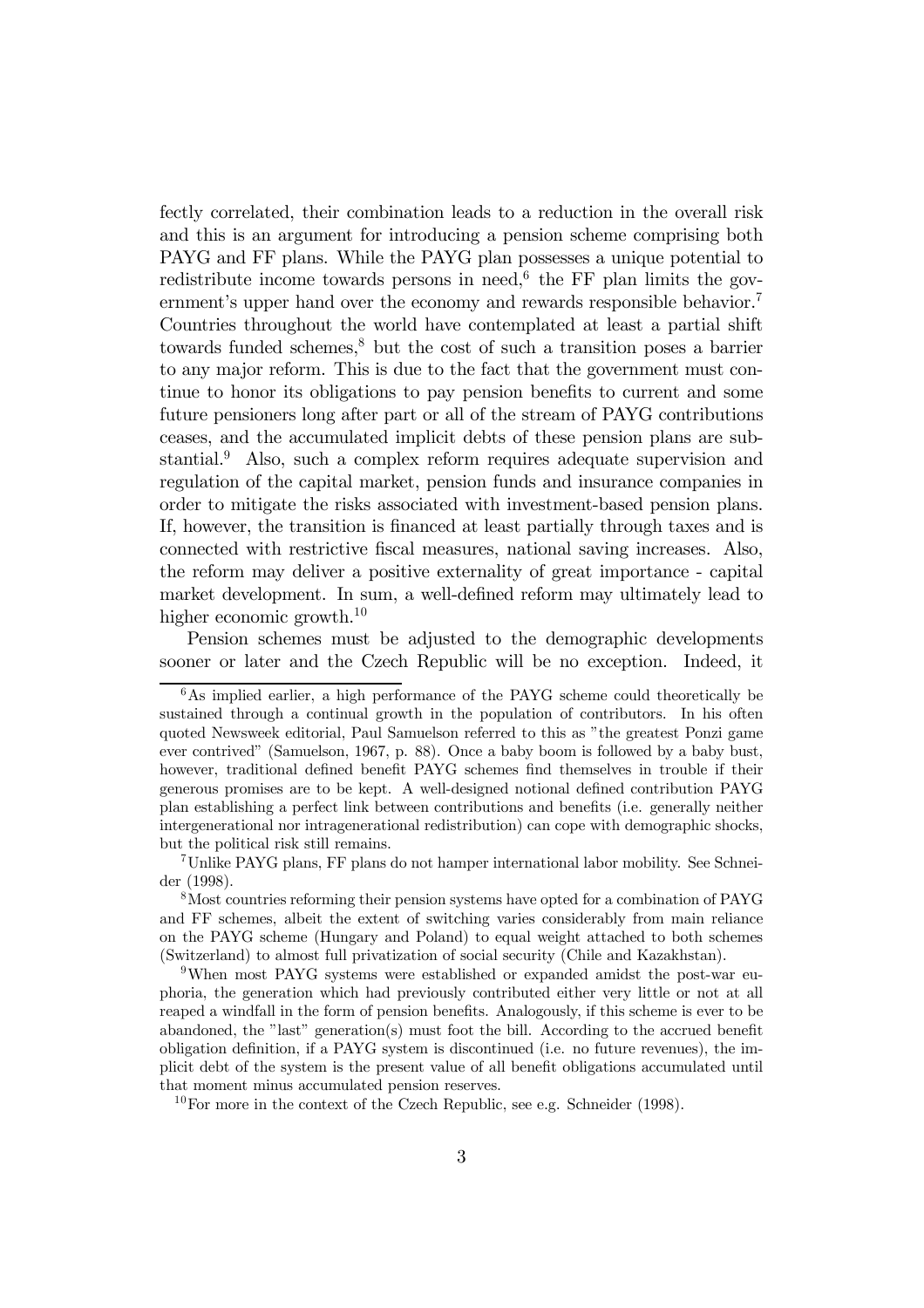is beginning to feel the mounting demographic pressures which threaten the stability of its public finance and a profound reform of its social security system is becoming a necessity. Much has been written on this ubiquitous topic and various reform scenarios have been suggested. Some economists oppose funded plans and believe that a parametric reform of the PAYG scheme suffices (Rusnok, 2001), some cautiously admit gradual introduction of a minor FF scheme while retaining reliance on the PAYG scheme (Laursen, 2000), some prefer a combination of both schemes (Bezděk,  $2000$ ) and some advocate a full switch towards a FF scheme (Schneider, 1998). I believe that the pros of funded schemes significantly outweigh their cons and a partial shift towards a funded scheme should be made soon. The objective of this paper is, therefore, to supplement the existing literature containing macroeconomic simulations of a pension scheme reform with the estimates of its elementary microeconomic implications for future retirees.

We shall attempt to demonstrate that if individuals are given the option to switch partially into a funded scheme, an overwhelming majority of them will do so voluntarily, thus not only increasing their own retirement income, but also alleviating the future burden which would hamper the PAYG scheme as currently structured. Most countries which have switched at least partially towards a FF scheme instituted mandatory switching for new labor force entrants and some have done so for current workers under a certain age limit as well. However, due to redistributive streams towards low-income workers in PAYG schemes, such a requirement may affect the standard of living of low-income individuals in retirement. Notably, workers with a low earning capacity are susceptible to periods of non-contribution to pension plans, which could result in a severe reduction in their future pension benefits should they be compelled to switch into an alternative pension plan. Therefore, we shall investigate the impact of mandatory switching on individuals with respect to their earning capacity in order to supply recommendations for policy makers.

The remainder of this paper is structured as follows. Section 2 models the income of the individual over his/her lifetime and presents a general description of the Czech public pension scheme as well as the alternative funded scheme. Section 3 details the results of the simulations which sought to estimate the impact of the proposed reform on the incomes of future pensioners. Section 4 gives some recommendations and concluding remarks.

## 2 The Model

We construct a simple model in order to simulate the microeconomic dynamics of the proposed pension-scheme reform. We model the microeconomic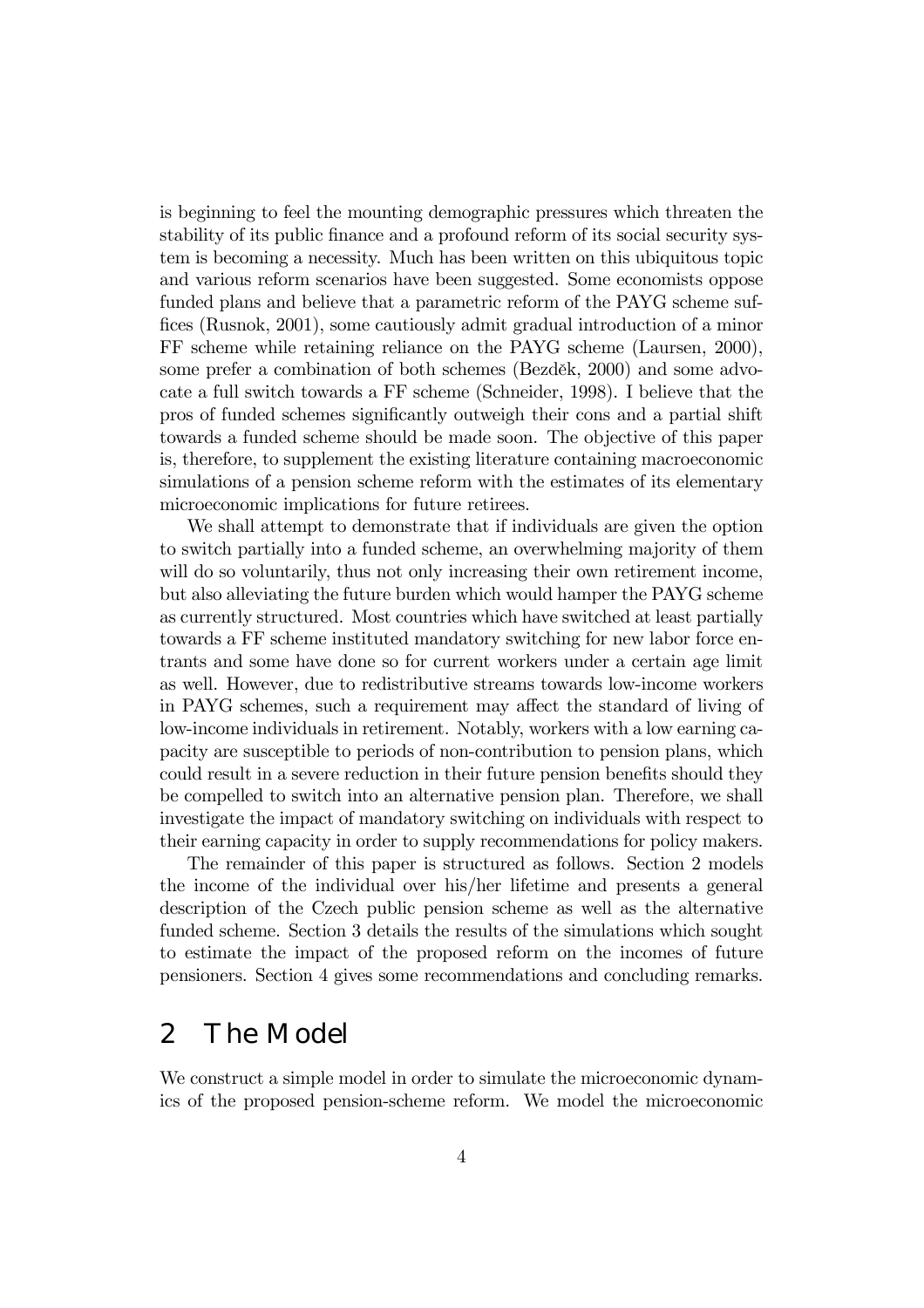foundations of the Czech PAYG scheme as well as the proposed FF scheme and focus on individual economic agents' decisions to join an alternative pension system.

#### 2.1 The Individual

An individual enters the labor force at the biological age  $\varphi$ . To simplify our notation, let the term íageí denote the time that has elapsed since the individual's entry into the labor force, i.e. his/her biological age less  $\varphi$ . This terminology is adhered to from this point onwards throughout this section, but is dropped in the sections that follow. Thus, the individual's current age is t, he/she expects to die at age E and, therefore, retires at age  $R \in$  $\langle 0, E \rangle$ .<sup>11</sup> While working, the individual receives a gross real wage  $w(t)$  and after retirement, he/she is entitled to real pension benefits  $b(t)$ .

Notation:

|       | $q \quad \dots$ national nominal wage growth rate            |
|-------|--------------------------------------------------------------|
|       | $s(t)$ individual nominal wage growth rate due to the effect |
|       | of human-capital accumulation as well as ageing; $12$        |
|       | $s(t)$ is continuous on $\langle 0, R \rangle$               |
| $\pi$ | consumer price inflation rate                                |

Hence,

$$
\frac{dw(t)}{dt} = \left[\frac{(1+g)(1+s(t))}{1+\pi} - 1\right] \cdot w(t), \quad t \in (0, R). \tag{1}
$$

Using

$$
\frac{(1+g)(1+s(t))}{1+\pi} - 1 \approx g + s(t) - \pi
$$

for values of q,  $s(t)$  and  $\pi$  near zero, we arrive at

$$
\frac{dw(t)}{dt} = (g + s(t) - \pi) \cdot w(t), \quad t \in (0, R). \tag{2}
$$

 $11$  Sensu stricto, the worker aged R is just about to retire and does so only at the next moment (see Figure 1).

<sup>&</sup>lt;sup>12</sup>This also includes wage growth with seniority due to the fact that the employee pays for on-the-job training by receiving a wage lower than his/her potential marginal product (i.e. with no training) at the beginning of his/her career. According to Becker (1993), if the training is employer-specific, its costs are shared by the employer and the employee. Then, there is not only a strong incentive for the employee not to quit (and not to shirk duties for fear of dismissal) in order to be able to enjoy the fruits of his/her increased productivity later, but also a good incentive for the employer not to dismiss such a specifically-trained employee, thus reducing turnover costs. For empirical evidence of wage growth with seniority, see also Topel (1990).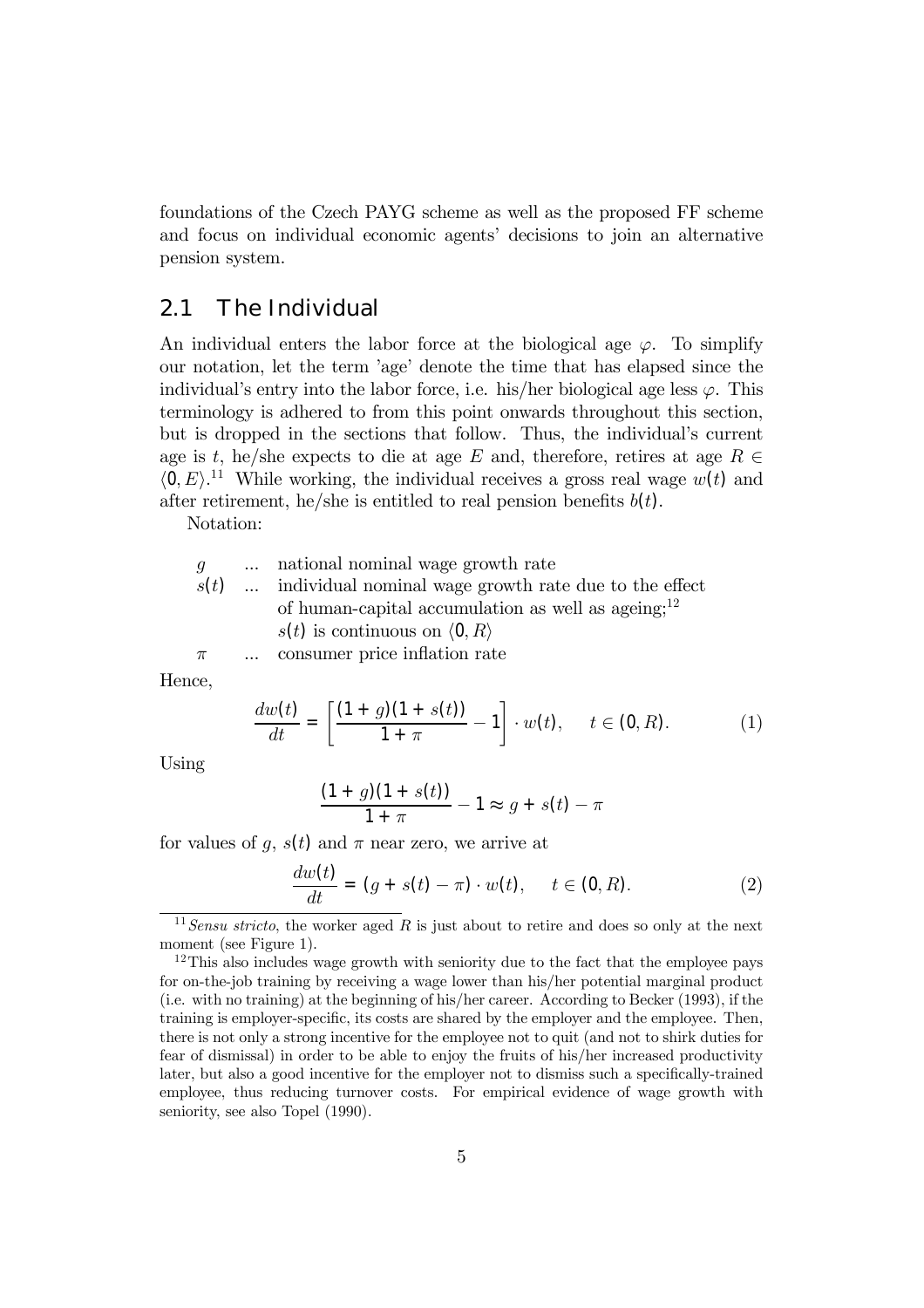Solving this simple differential equation, we obtain

$$
w(t) = w(0) \cdot e^{(g-\pi)t + \int_0^t s(x)dx}, \qquad D_w = \langle 0, R \rangle^{13} \tag{3}
$$

Let  $w(t)$  be concave on  $\langle t_0, R \rangle$ ,  $t_0 \in \langle 0, R \rangle$ .<sup>14</sup> Then, it can be shown easily that  $s(t)$  is decreasing on  $\langle t_0, R \rangle$ .<sup>15</sup>

Analogously, assume that the growth rate of the individual's pension benefits is equal to that of wages in the economy. Then

$$
b(t) = \rho \cdot w(R) \cdot e^{(g-\pi)(t-R)}, \quad b = (R, E), \tag{4}
$$

where  $\rho$  denotes the gross replacement ratio, i.e. the ratio of the worker's first benefits received upon retirement and the last pre-retirement gross wage.

### 2.2 Dynamics of Wages and Benefits in the Economy

Due to the increase in the productivity of work, the average nominal wage in the economy grows at the rate of  $g$ , as do the subsistence wage and minimum pension benefit. Formally,

$$
wage_0(time) = wage_0(time_t) \cdot e^{(g-\pi)(time-time_t)} \tag{5}
$$

$$
wage_{MEAN}(time) = wage_{MEAN}(time_t) \cdot e^{(g-\pi)(time-time)} \tag{6}
$$

$$
benefit_0(time) = benefit_0(time_t) \cdot e^{(g-\pi)(time-time_t)} \tag{7}
$$

denote the subsistence real wage, average real wage and minimum real pension benefit, respectively. Further notation:

$$
time \quad ... \quad calendar time
$$
\n
$$
time_t \quad ... \quad calendar time at which the individual is aged t
$$

Figure 1 shows the system dynamics and the trajectory of the individual's gross income within the system.

 $\frac{13}{14}w_+^{\prime}(0) = (g + s(t) - \pi) \cdot w(0)$  and w.

 $^{14}$ This is to approximate empirical age-earnings profiles as shown by Becker (1993) or Bosworth et al. (1996). The latter support the view that earnings rise with age until the mid-forties and then decline until retirement. However, Becker argues that this belief may be the result of an inappropriate use of cross-sectional data rather than time-series data (or from the failure to adjust the former by the increases in wages due to economic growth), and demonstrates that earnings rise until retirement and îthere is no systematic tendency for time-series profiles to decline even though cross-section ones do" (p. 233).

<sup>&</sup>lt;sup>15</sup>For our particular choice of the functional form of  $s(t)$ , see the Appendix.

 $16$  lim<sub>t→R+</sub>  $b(t) = \rho \cdot w(R)$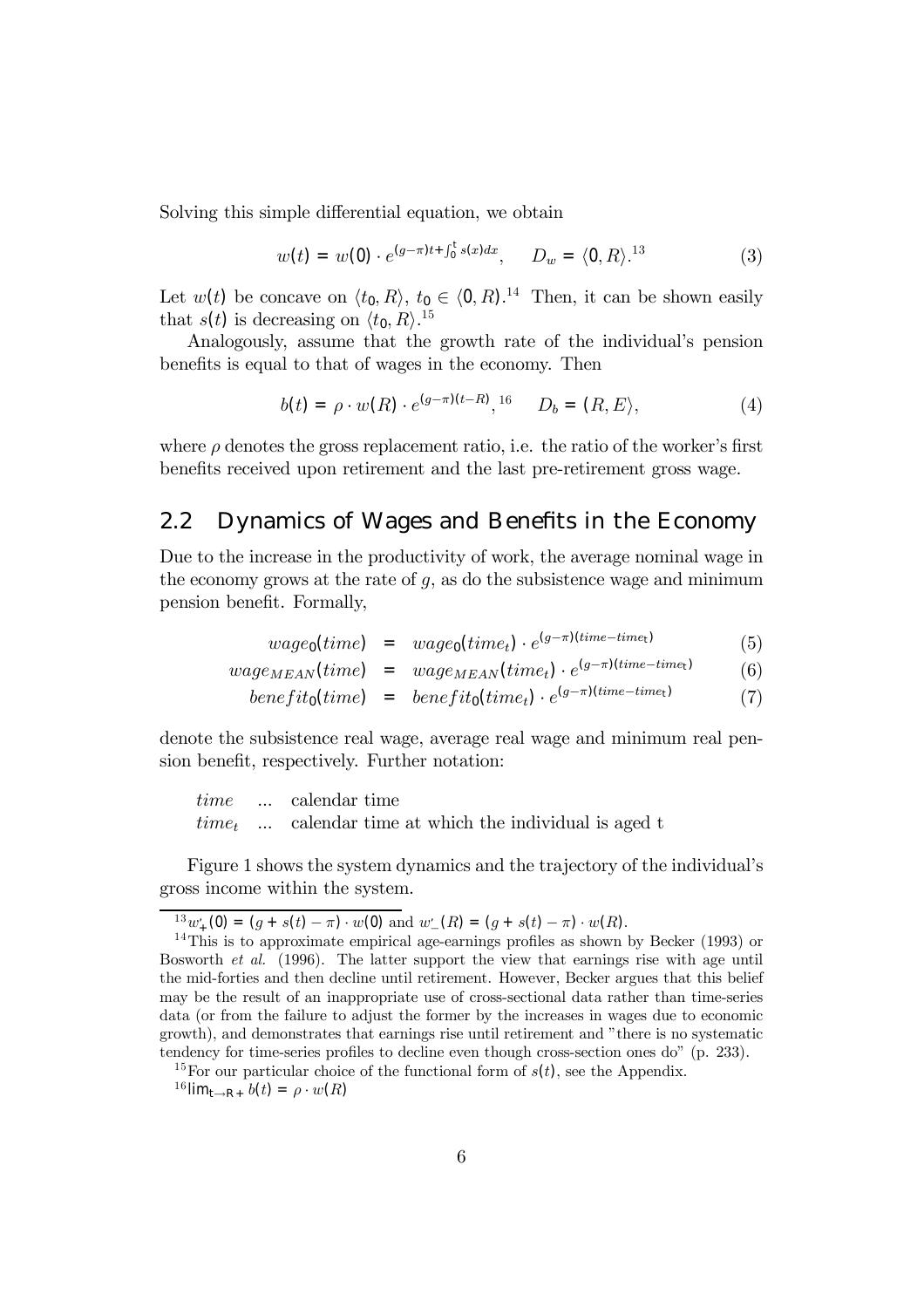



#### 2.3 The Czech Pay-As-You-Go Scheme

The individualís gross wage is taxed throughout his/her working life and this tax is called a mandatory social security contribution, part of which is paid by the employer and part by the employee. Denote the old-age pension contribution rate as  $\tau$  and assume that the individual retires at age  $R \in$  $\langle P, E \rangle$ , where P is the pensionable age defined by law.<sup>17</sup> Then

$$
\lim_{t \to R+} b_{PAYG}(t) = \rho_{PAYG} \cdot w(R) = b_b(time_R) + 0.015 \cdot R \cdot B_c
$$
  
+ 0.06 \cdot (R - P) \cdot B\_c,<sup>18</sup> (8)

where  $\rho_{PAYG}$  is the individual's gross<sup>19</sup> replacement ratio offered by the PAYG system and  $b_b(time_R)$  is the real flat component of PAYG benefits to which every participant retiring at  $time_R$  is entitled regardless of his/her earnings history.

$$
B_c = \begin{cases} B_p & \text{for} \quad B_p \in (0, p_1(time_R)) \\ 0.7 \cdot p_1(time_R) + 0.3 \cdot B_p & \text{for} \quad B_p \in (p_1(time_R), p_2(time_R)) \\ 0.7 \cdot p_1(time_R) \\ + 0.2 \cdot p_2(time_R) + 0.1 \cdot B_p & \text{for} \quad B_p \in (p_2(time_R), +\infty) \end{cases}
$$
(9)

<sup>&</sup>lt;sup>17</sup>Strictly speaking, the law defines the pensionable biological age  $\varphi + P$ . We ignore survivors and disability pensions, and focus exclusively on old-age pensions.

<sup>&</sup>lt;sup>18</sup>As defined by law for time<sub>P</sub>  $\in$   $(2001.5, +\infty)$ , where *benefit*<sub>0</sub>(time<sub>R</sub>) is guaranteed to every participant. Assume that  $b_{PAYG}(t)$  increases according to (4).

<sup>1</sup>9Unlike wages, pension benefits are tax exempt.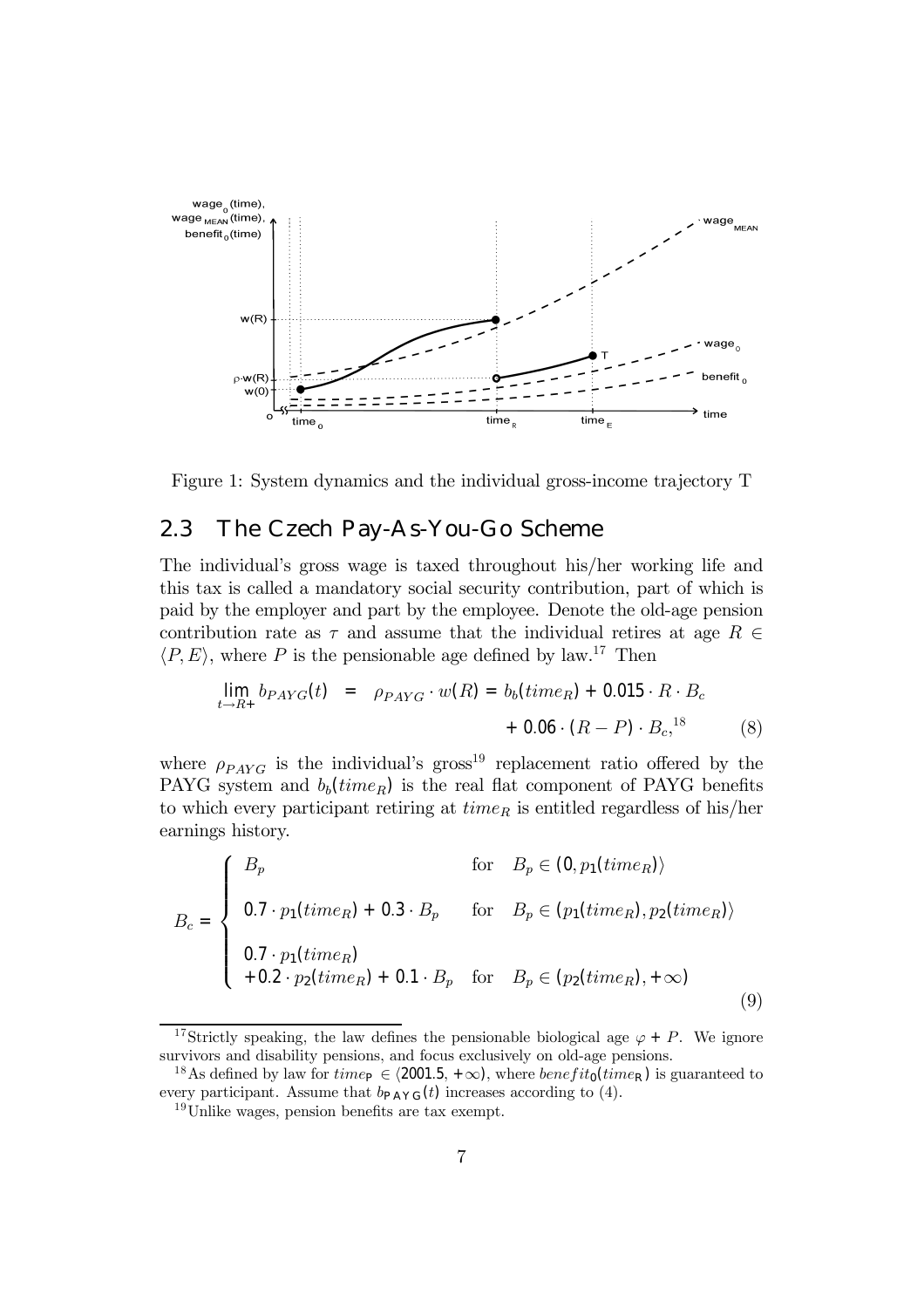is the calculation base, where

$$
B_p = \frac{1}{\psi} \cdot \int_{R-\psi}^{R} w(t) \cdot \frac{wage_{MEMN}(time_R)}{wage_{MEMN}(time_R - R + t)} dt
$$
 (10)

denotes the personal base of assessment of the individual,  $\psi$  denotes the preretirement period over which wages are included in the calculation of the personal base of assessment,<sup>20</sup> and parameters  $0 < p_1(time_R) < p_2(time_R)$ are the first and the second real reduction limits at  $time_R$ , respectively.

We obtain from (8) that

$$
\rho_{PAYG} = \frac{b_b (time_R)}{w(R)} + \frac{0.075 \cdot R - 0.06 \cdot P}{w(R)} \cdot B_c \tag{11}
$$

and it follows from  $(3)$ ,  $(6)$  and  $(10)$  that

$$
B_p = \frac{w(R)}{\psi} \cdot \int_{R-\psi}^R e^{\int_R^t s(x)dx} dt.
$$
 (12)

Assume that an individual aged  $h$  is able to estimate the development of his/her wages over the remaining working life. He/she expects no adjustments within the current PAYG scheme except for an increase in the pensionable age and the following development of PAYG parameters over time:

$$
b_b(time) = b_b(time_h) \cdot e^{(g-\pi)(time-time_h)}, \qquad (13)
$$

$$
p_j(time) = p_j(time_h) \cdot e^{(g-\pi)(time - time_h)}, j = 1, 2.
$$
 (14)

Then, it follows from  $(3)$ ,  $(9)$ ,  $(11)$ ,  $(12)$ ,  $(13)$  and  $(14)$  that his/her estimate of the PAYG replacement ratio is given by the following formula:

$$
\rho_{PAYG} = \begin{cases}\n\frac{b_{\text{b}}(time_{\text{h}})}{w(h)} \cdot e^{\int_{\text{R}}^{h} s(x)dx} + \frac{7.5R - 6P}{\psi \cdot 10^{2}} \cdot \int_{R - \psi}^{R} e^{\int_{\text{R}}^{t} s(x)dx} dt \\
\text{for } w(h) \in \langle w_{0}(h), w_{1}(h) \rangle^{21} \\
\frac{b_{\text{b}}(time_{\text{h}}) + (52.5R - 42P) \cdot p_{1}(time_{\text{h}}) \cdot 10^{-3}}{w(h)} \cdot e^{\int_{\text{R}}^{h} s(x)dx} \\
+ \frac{22.5R - 18P}{\psi \cdot 10^{3}} \cdot \int_{R - \psi}^{R} e^{\int_{\text{R}}^{t} s(x)dx} dt \\
\text{for } w(h) \in \langle w_{1}(h), w_{2}(h) \rangle\n\end{cases}
$$
\n
$$
\frac{b_{\text{b}}(time_{\text{h}}) + (7.5R - 6P) \cdot (7p_{1}(time_{\text{h}}) + 2p_{2}(time_{\text{h}})) \cdot 10^{-3}}{w(h)} \cdot e^{\int_{\text{R}}^{h} s(x)dx} \\
+ \frac{7.5R - 6P}{\psi \cdot 10^{3}} \cdot \int_{R - \psi}^{R} e^{\int_{\text{R}}^{t} s(x)dx} dt \\
\text{for } w(h) \in (w_{2}(h), + \infty)\n\end{cases}
$$
\n(15)

 $^{20}\psi = \min \{time_R - 1986, 30\}, time_R \in (1996, +\infty)$  as defined by law.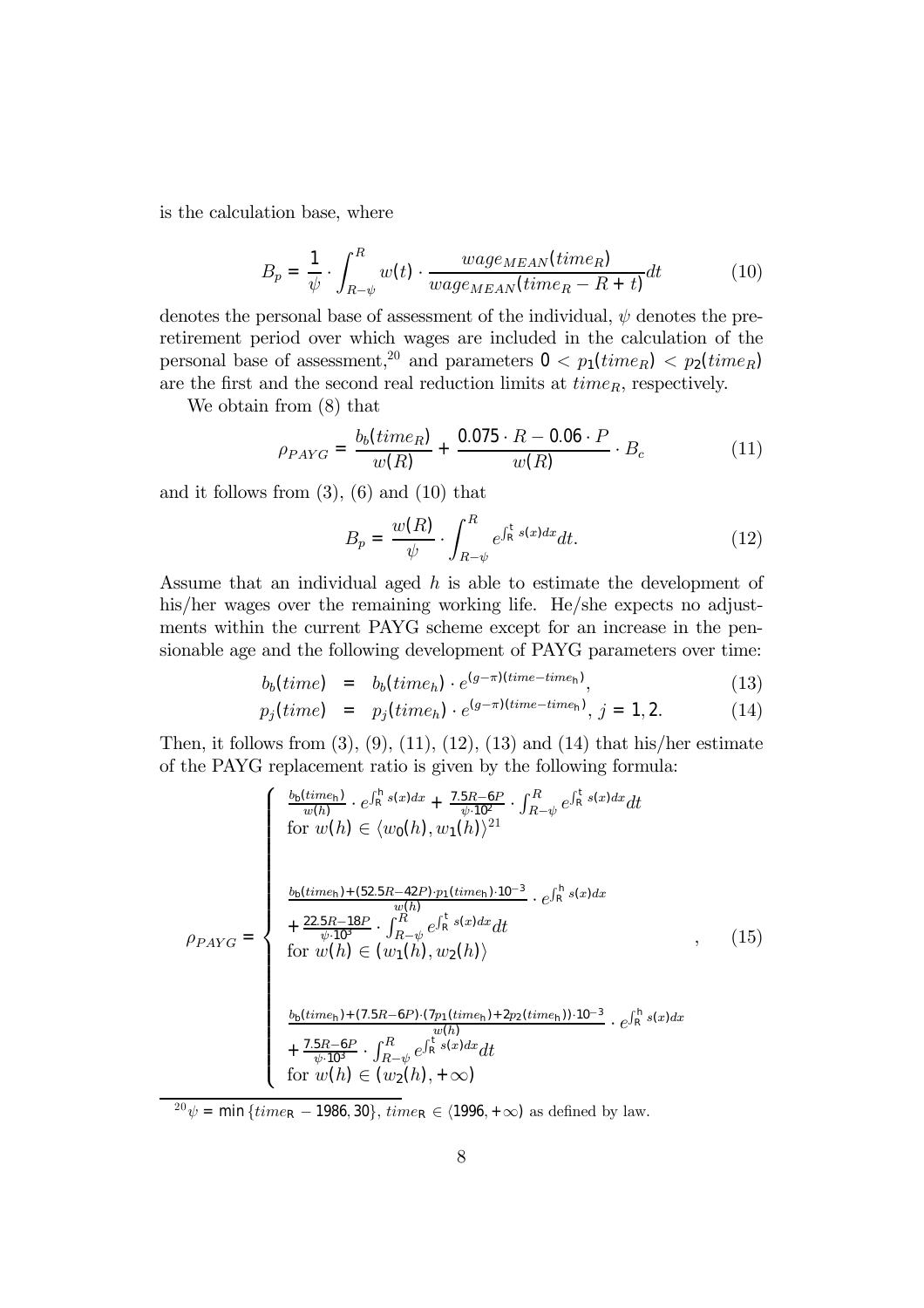where

$$
w_j(h) = \frac{p_j(time_h) \cdot \psi}{\int_{R-\psi}^R e^{\int_h^t s(x)dx} dt}, \quad j = 1, 2.
$$
 (16)

It is obvious that  $\rho_{PAYG}(w(h))$  is twice continuously differentiable with

$$
\frac{d\rho_{PAYG}(w(h))}{dw(h)} < 0 \text{ and } \frac{d^2\rho_{PAYG}(w(h))}{d(w(h))^2} > 0 \tag{17}
$$

on each of the open intervals  $(w_0(h), w_1(h)), (w_1(h), w_2(h))$  and  $(w_2(h), +\infty)$ . Therefore, it is decreasing and strictly convex on those intervals. It can be shown easily that

$$
\rho_{PAYG}(w_j(h)) = \lim_{w(h) \to w_j(h)_{+}} \rho_{PAYG}(w(h)), \nj = 1, 2.
$$
\n(18)

Thus, we know that  $\rho_{PAYG}(w(h))$  is continuous, decreasing and strictly quasiconvex on  $(w_0(h), +\infty)$ . However,

$$
\lim_{w(h)\to w_j(h)+} \frac{d\rho_{PAYG}(w(h))}{dw(h)} < \lim_{w(h)\to w_j(h)-} \frac{d\rho_{PAYG}(w(h))}{dw(h)} < 0, \nj = 1, 2.
$$
\n(19)

Hence,  $\rho_{PAYG}(w(h))$  is only piecewise smooth on  $(w_0(h), +\infty)$  with kinks at  $w_j(h)$ ,  $j = 1, 2$ , i.e. the points of discontinuity of  $\frac{d\rho_{\text{PAYG}}(w(h))}{dw(h)}$ .

Figure 2 shows the replacement ratio the individual is offered by the PAYG scheme depending upon his/her last pre-retirement wage, i.e.  $h =$ R. This is regardless of gender since the PAYG formula does not discern between genders and as the wage level is varied, all other things are held equal, including wage growth rates.

#### 2.4 A Fully Funded Scheme

The individual saves for retirement in a pension fund throughout his/her working life. Unable to foretell the exact moment of his/her death, a risk-

<sup>2</sup>1As noted earlier, a minimum benefit is guaranteed by law to every participant in the PAYG scheme. Thus, let the minimum wage the individual has to receive at h in order for the formula to apply be denoted by  $w_0(h)$ .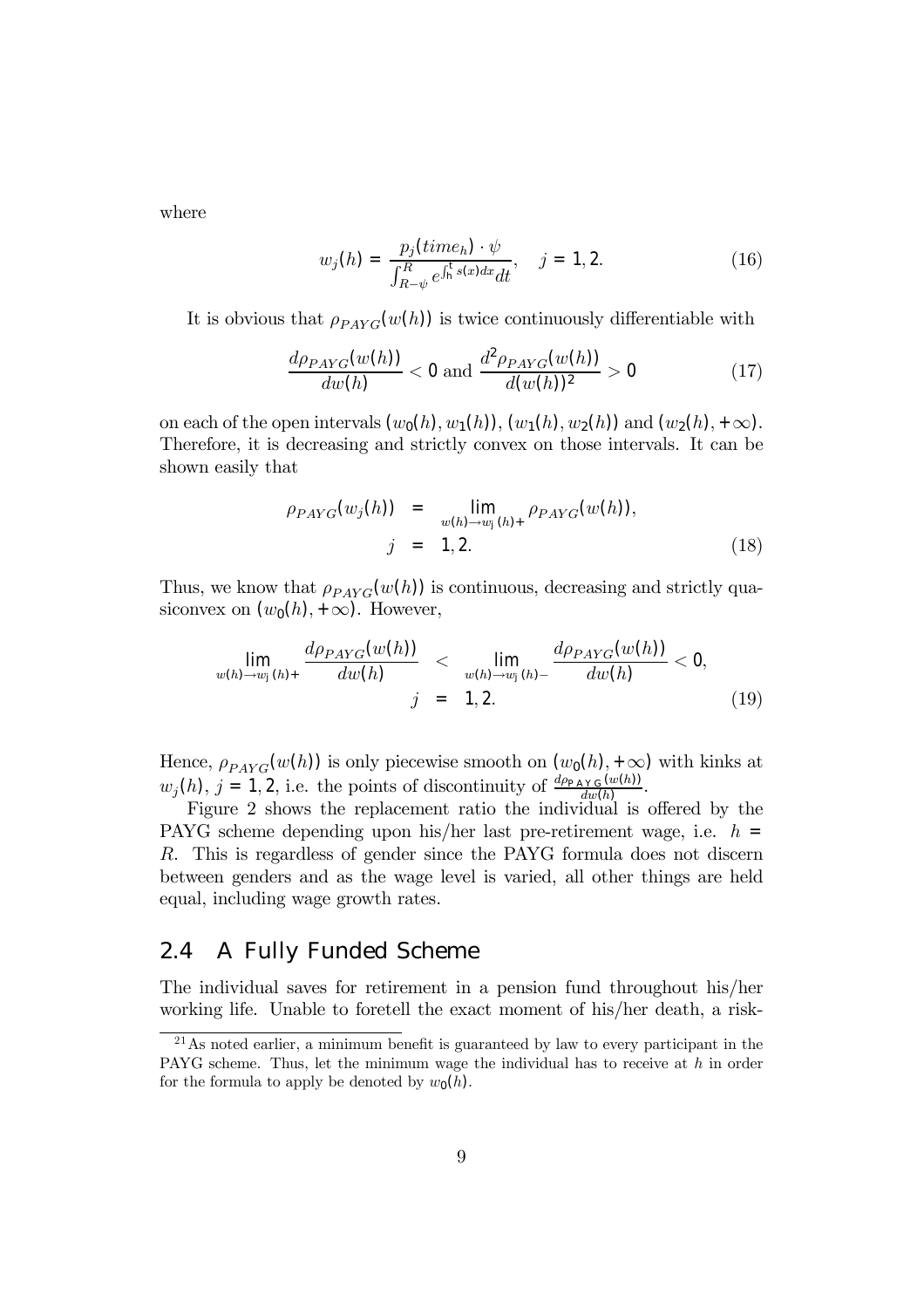

Figure 2: PAYG replacement ratio based on  $w(R)$ 

averse individual can be expected to seek insurance against longevity.<sup>22</sup> Therefore, upon reaching retirement age, the individual converts his/her accumulation into an annuity, which is an insurance product paying specified amounts to its policyholder for as long as he/she is alive.

The contribution rate in the FF scheme equals that of the PAYG scheme (denoted by  $\tau$ ) and contributions are mandatory for every participant. Let i denote the nominal yield rate of personal pension accounts - we assume the value of i to be near zero just like g,  $s(t)$  and  $\pi$ . From this point onwards, let  $E$  denote the life expectancy of the individual's birth cohort conditional on reaching age R. Suppose the individual has the choice to opt out of the PAYG scheme, divert the contributions into the FF scheme and annuitize his/her personal account accumulation upon retirement. The individual purchases an escalating annuity with escalation rate  $q$ , i.e. FF benefits rise at the same rate as PAYG benefits.<sup>23</sup> The present value of annuity payouts of a person who dies at age  $E$  is lower than the price of the annuity due to the cost of administration, marketing and also the phenomenon of adverse selection in the annuities market.<sup>24</sup> Let a certain share of the total accumulation covering

 $^{22}$ The personal expected length of life differs among individuals based upon their health status, lifestyle, family-health history, etc. and the information about the remaining length of life rises as he/she ages. Naturally, the uncertainty of the time of death still remains.

<sup>&</sup>lt;sup>23</sup>Alternatively, the individual may buy a nominal annuity, which pays a constant nominal payout each period, or a real "inflation-indexed" annuity whose nominal payout is adjusted each period by the percentage change in the price level, etc. Since, however, none of the conclusions reached in this text would be affected by the choice of insurance product, an escalating annuity is used for convenience.

<sup>&</sup>lt;sup>24</sup>The problem of adverse selection in the private annuities market means the empirical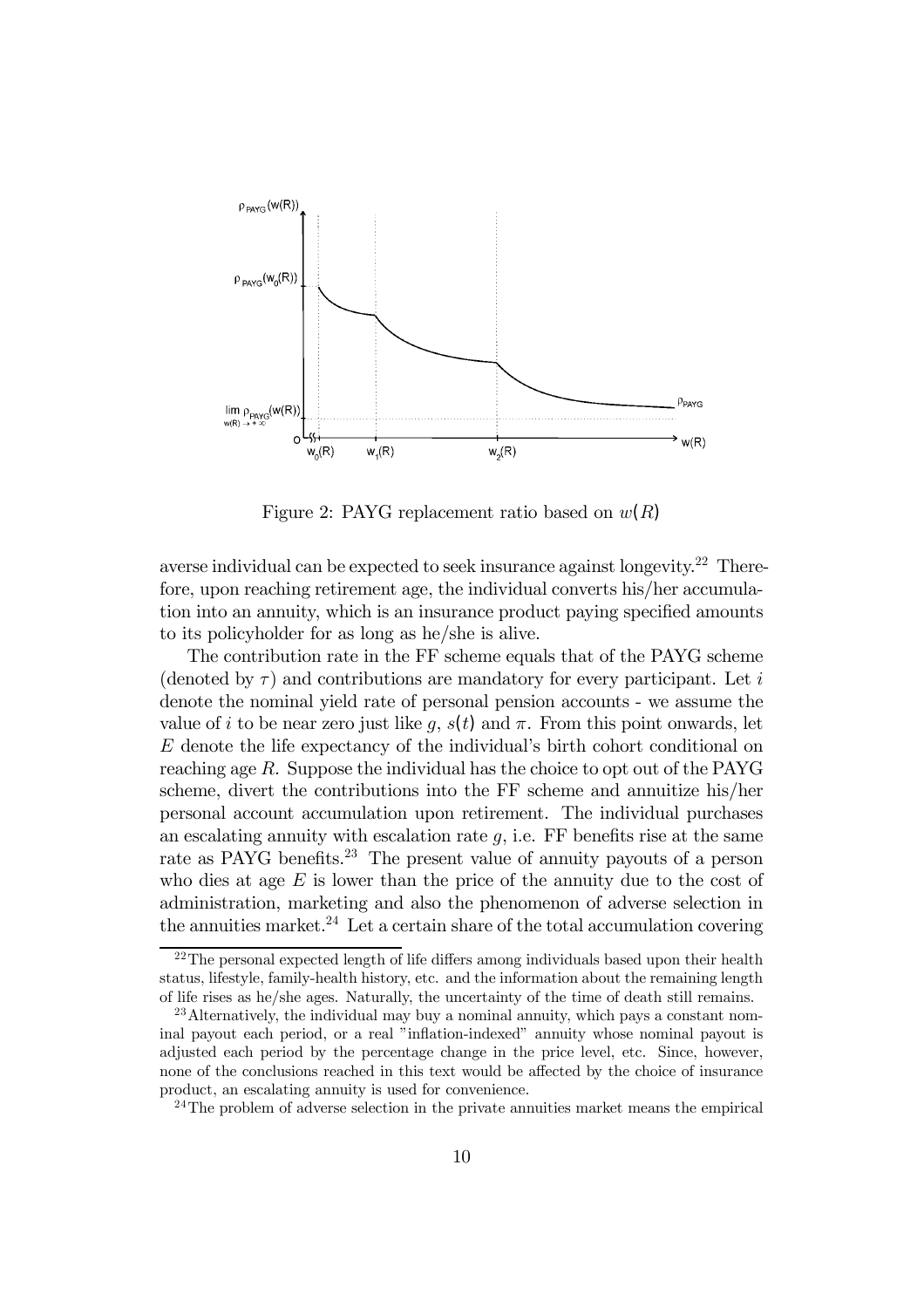this cost be denoted by c.

Thus, the benefit  $b_{FF}(t)$  increases according to (4) and the real value of the individualís accumulation at the time of retirement less the annuitization cost equals the present value of FF benefits, i.e.

$$
(1 - c) \cdot \int_{h}^{R} \tau \cdot w(t) \cdot e^{(i - \pi) \cdot (R - t)} dt = \int_{R}^{E} b_{FF}(t) \cdot e^{(\pi - i) \cdot (t - R)} dt. \tag{20}
$$

Then, it can be obtained from (3), (4) and (20) that

$$
\rho_{FF} = (1 - c) \cdot \tau \cdot \frac{\int_h^R e^{(g-i)\cdot (t-R) + \int_R^t s(x)dx} dt}{\int_R^E e^{(g-i)\cdot (t-R)} dt}
$$
(21)

is the FF replacement ratio. Note that  $\rho_{FF}(w(h)) = const.$  owing to no redistribution within the system. This is congruent with our intuition that if the individual's lifetime wage (and contributions) ceteris paribus doubled, his/her savings in the personal pension account would double as well, which would eventually translate into doubling of his/her pension benefits.

### 2.5 Individual Choice of Pension Arrangement

The individual has the choice to switch an arbitrary portion of PAYG contributions to a pension fund at the expense of receiving proportionately reduced PAYG benefits in the future without any compensation for the past contributions, i.e. a proportionate part of the accumulated rights under the PAYG scheme is completely eliminated. Denote the combination of schemes in the individual pension arrangement as  $\mu \in \langle 0, 1 \rangle$ , i.e.

- $\mu \cdot \tau$  is the rate of contributions to the FF scheme
- $(1 \mu) \cdot \tau$  is the rate of contributions to the PAYG scheme.

Using  $(15)$  and  $(21)$ , we define the individual's resulting replacement ratio as

$$
\rho = \mu \cdot \rho_{FF} + (1 - \mu) \cdot \rho_{PAYG}.
$$
\n(22)

The individual's wage is exogenous and his/her optimization problem is replacement ratio maximization. Therefore, on the condition that the risks

evidence that the annuitants' life expectancy is higher than in the population at large and insurance companies adjust the prices of annuities upwards accordingly. For more, see Finkelstein and Poterba (2002).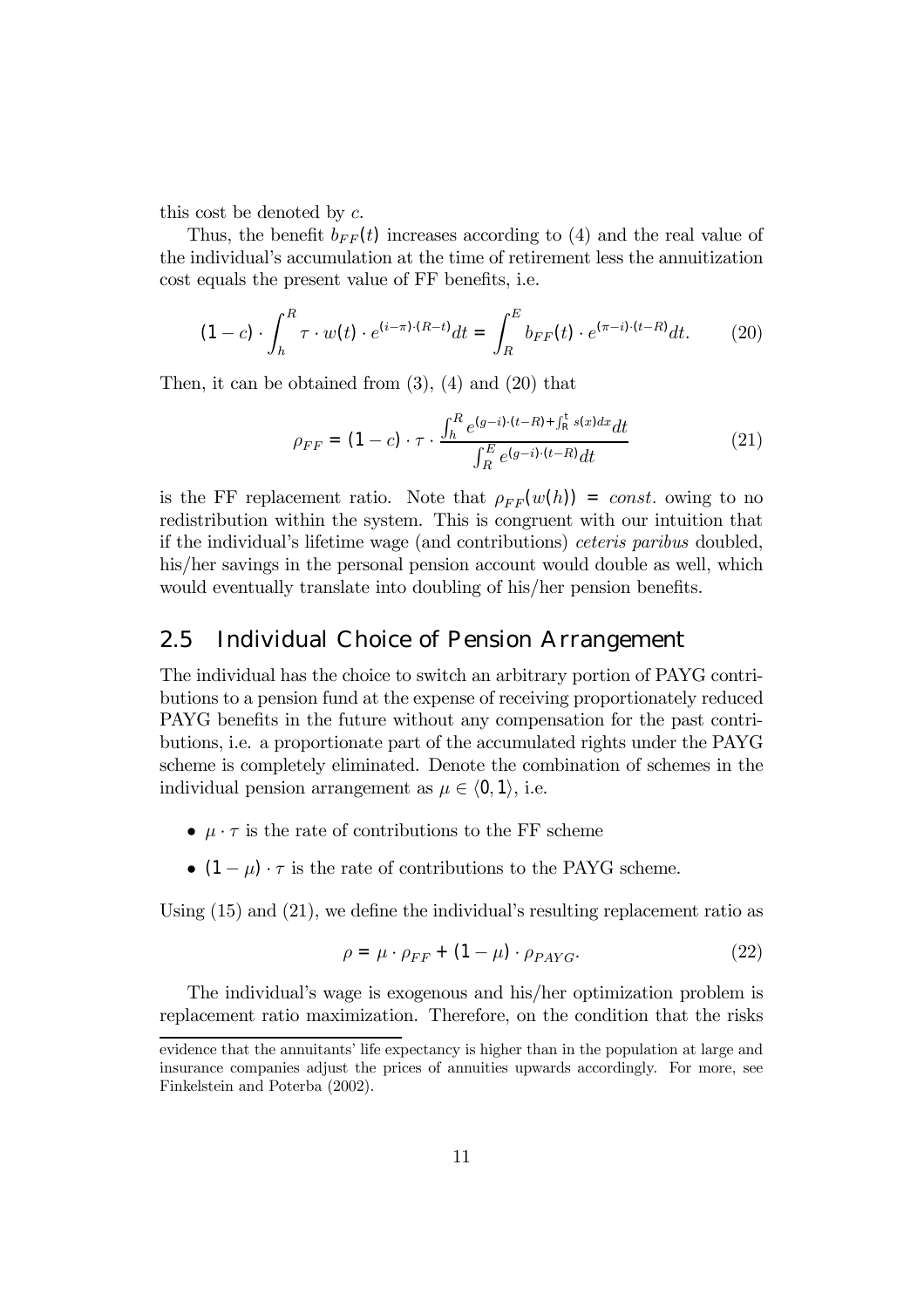associated with both schemes are identical, $2<sup>5</sup>$  the individual switches if and only if

$$
\rho > \rho_{PAYG}.\tag{23}
$$

Alternatively, inserting (22) into (23) and rearranging yields

$$
\rho_{FF} > \rho_{PAYG}.\tag{24}
$$

Suppose there is an upper limit on the extent of switching denoted as  $\mu_{MAX} \in (0, 1)$ . Then (22) and (24) imply

$$
\frac{d\rho}{d\mu} = \rho_{FF} - \rho_{PAYG} > 0
$$
\n(25)

and  $\rho$  is maximized at  $\mu = \mu_{MAX}$  on  $\langle 0, \mu_{MAX} \rangle$ . Therefore, given the opportunity to divert an arbitrary percentage of PAYG contributions into a FF scheme in exchange for the same percentage reduction in traditional public pension benefits, if the individual switches, he/she does so to the maximum possible extent.26

This conclusion is obvious in Figure 3.  $\rho_{FF}$  is the same for all workers aged h regardless of their wages whereas  $\rho_{PAYG}$  declines with income due to redistribution within the PAYG scheme. After a switch into a mixed scheme, the resulting replacement ratio of those whose  $\rho_{PAYG}$  exceeds  $\rho_{FF}$ falls and the greater the extent of switching, the greater the drop. For those whose  $\rho_{PAYG}$  is lower than  $\rho_{FF}$ , the situation is reversed and the greater the extent of switching, the greater the resulting replacement ratio. Given an upper limit on the extent of switching,  $\rho_{\mu_{\text{MAX}}}$  denotes the replacement ratio attainable by switching to the maximum possible extent and  $w^*(h)$  denotes the switching wage in the cohort of workers aged h.

If the rate of return *i ceteris paribus* increases, the graph of  $\rho_{FF}$  shifts parallelly upwards, thus decreasing the switching wage. If women's retirement period  $E - R$  is longer than that of men due to women's higher life expectancy, then the change of sex from male to female ceteris paribus shifts the graph of  $\rho_{FF}$  parallelly downwards, thus increasing the switching wage. If age h is ceteris paribus increased, then the graph of  $\rho_{FF}$  shifts parallelly downwards. However, albeit the range of attainable values of  $\rho_{PAYG}$  remains unaffected, the graph of  $\rho_{PAVG}$  generally changes too as h varies. In this case, the resulting change in the switching wage is not clear without the specification of wage growth rates. $27$ 

 $^{25}$ This is a great simplification indeed - the risks associated with both pension plans have already been discussed.

 $^{26}$ It is worth repeating that the difference in the nature of risk in both schemes is ignored.

 $^{27}$ In this general descriptive model, concrete wage growth rates are not specified. This is only done in Section 3 where computer simulations are conducted (for instance, see the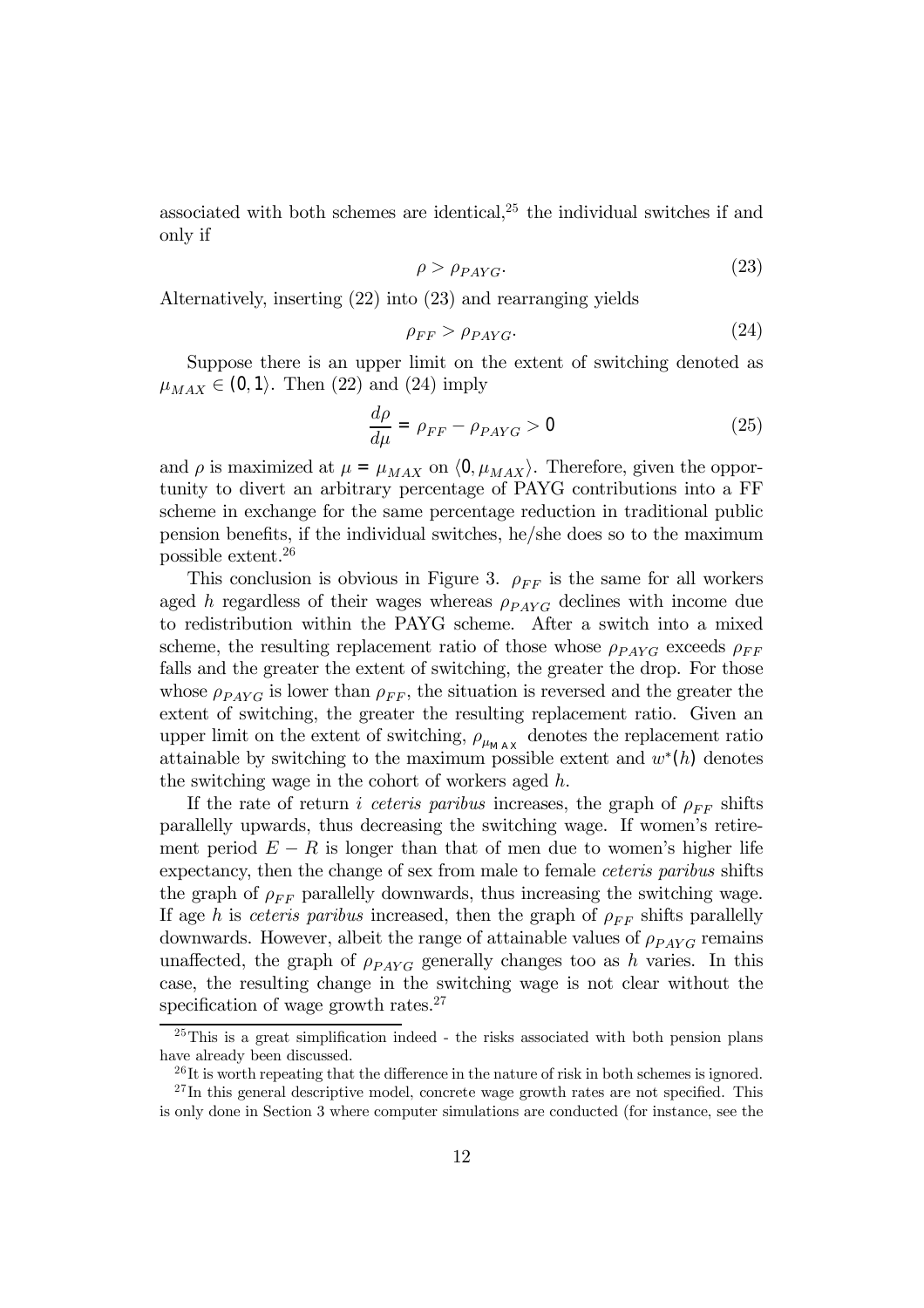



# 3 Simulations

### 3.1 Assumptions

We consider 2005 to be the year of a pension-scheme reform.<sup>28</sup> In our calculations, we use the following values of parameters:  $29$ 

|                                                              |  |  |  |  |  | $\sqrt{v}$ $b_b(2005)$ $\sqrt{p_1(2005)}$ $\sqrt{p_2(2005)}$ |              |  |  |  |
|--------------------------------------------------------------|--|--|--|--|--|--------------------------------------------------------------|--------------|--|--|--|
|                                                              |  |  |  |  |  |                                                              | $\pm 20,000$ |  |  |  |
| Table 1: <i>Values of parameters used in the simulations</i> |  |  |  |  |  |                                                              |              |  |  |  |

Thus, the national growth of real wages is  $3\%$  p.a. in the whole projected period (which spans about 60 years in the case of new entrants), the old-age pension contributions to the PAYG scheme are 20  $\%$  of gross wages<sup>30</sup> and

<sup>29</sup>Strictly speaking, a gradual increase in the period  $\psi$  from 2005 to 2016 is considered.

dependence of the switching wage on age in Table 8 and Table 9).

<sup>&</sup>lt;sup>28</sup>This is due to the fact that the preparation of such a complex reform requires some time. As a consequence, 2005 is a base year for the calculation of all real values. Moreover, all those who choose to switch are likely to retire after the Czech Republic's entry into the Economic and Monetary Union, i.e. they will receive pension benefits in euros rather than Czech crowns. However, the results of our simulations are unaffected by the choice of currency units.

<sup>&</sup>lt;sup>30</sup>The total contribution rate is currently 26  $\%$  (19.5  $\%$  is paid by the employer) and the scheme already runs deficits. We assume this rate to be increased to 30 % by 2005 in an attempt for a fiscally sustainable PAYG scheme. Since, however, almost 30 % of total PAYG expenditures cover non-old-age (disability and survivors) pensions, we assume that 10 percentage points of the total contribution rate go towards non-old-age pensions (with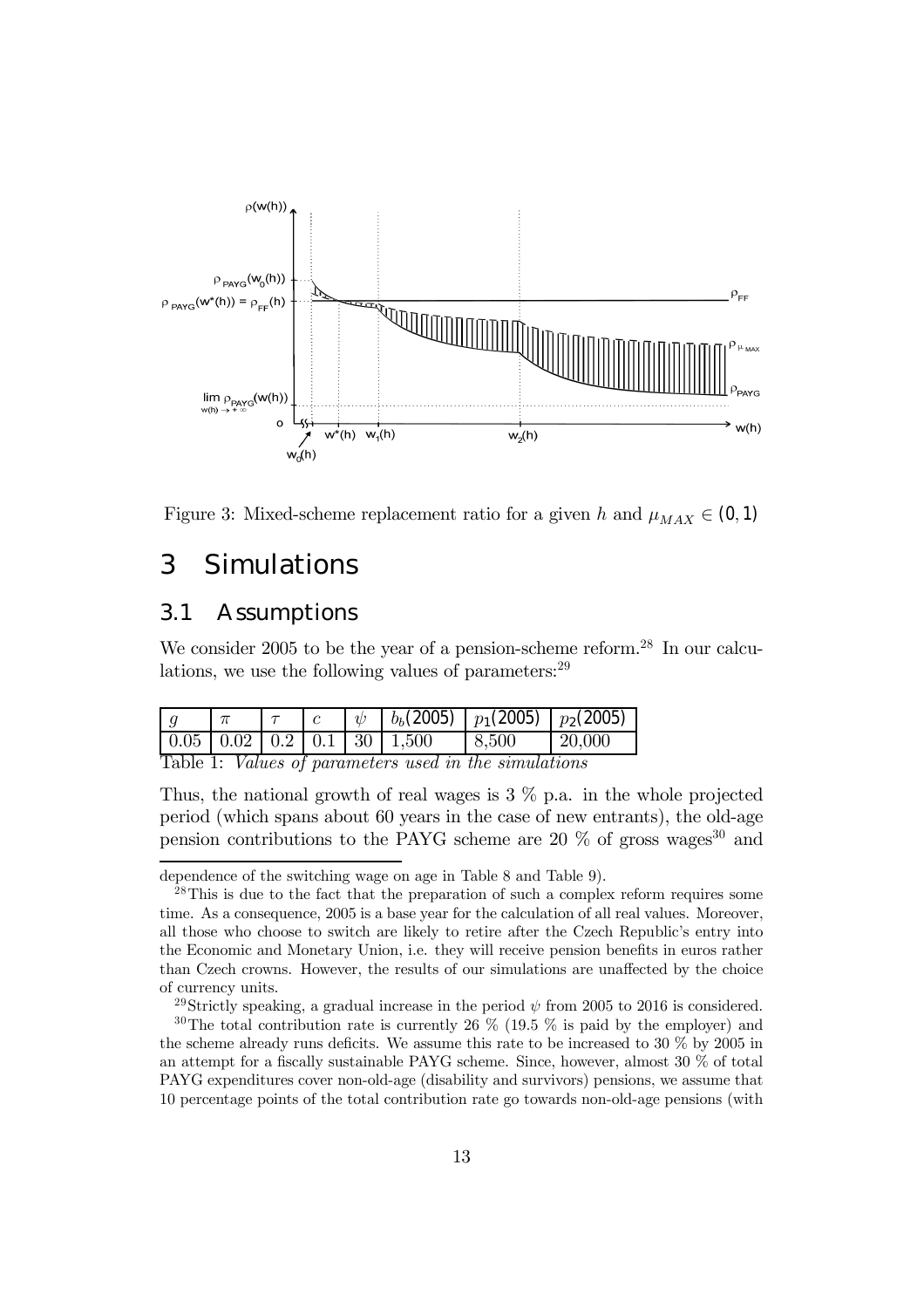the cost of annuitization is 10  $\%$  of the accumulation.<sup>31</sup>

The individual enters the labor force at 23 if male and at 27 if female, and retires at the pensionable age of  $65<sup>32</sup>$ . The life expectancy conditional on reaching age 65 is 78.72 for men and 82.09 for women using the 2000 mortality rates (Czech Statistical Office, 2002). These can be expected to increase. However, the extent of this increase is fairly difficult to estimate with any degree of precision as it means estimating the average age of dying in several decades from now. Therefore, alternative scenarios are considered. It is not easy to estimate  $s(t)$  either.<sup>33</sup> This function serves as an approximation of the rate of the individual's wage growth over time cleared of the general wage growth in the economy and we set  $s(t)$  so that this rate decreases over the individual's career as follows:

| age                                                                                   |  |  |  |  |  |  | 23   27   30   35   40   45   47.5   50   55   60 |  |  |  | 65 |
|---------------------------------------------------------------------------------------|--|--|--|--|--|--|---------------------------------------------------|--|--|--|----|
| $\mid s(t)$ in \%   4.5   3.3   2.6   1.6   0.9   0.3   0   -0.2   -0.7   -1.0   -1.3 |  |  |  |  |  |  |                                                   |  |  |  |    |
| Table 2: Differences between individual and national wage growth rates                |  |  |  |  |  |  |                                                   |  |  |  |    |

the ísurplusí being reallocated towards old-age pensions) and only 20 percentage points are earmarked for old-age pensions. Bezděk (2000) demonstrates that if there is to be full wage indexation of pension benefits, the current PAYG scheme may be fiscally sustainable with a contribution rate of  $30\%$ , the statutory retirement age of 65 irrespective of gender, a reduction in early retirements by 50 %, a reduction in disability and survivors pensions by 10 % and the gross replacement ratio for the economy (i.e. the ratio of the average pension benefit and the average gross national wage) reduced from the current 44 % to 38 %. As the initial reduction in this replacement ratio is not assumed in the simulations, the expected performance of the PAYG system is still overestimated.

<sup>3</sup>1Mitchell and McCarthy (2002) compare the present values of expected annuity payouts with the prices of annuities in a range of developed countries, using the population mortality tables. They conclude that "a typical member of the population could anticipate receiving at least 90 percent of his premium from the single life annuity. The results also imply that adverse selection as well as loadings and administrative charges must be below ten percent of the purchase price"  $(p. 14)$ .

<sup>32</sup>Of course, some persons enter the work force at an earlier age, some later. The reasons for not setting the age of new entrants at 20 (implying 45 years to be spent in the labor force) are manifold - higher level education, maternity (or paternity) leave, unemployment, travel before starting a job, etc. As a compromise, there are 42 years of work ahead of new male entrants  $(R = P = 42)$  and 38 years of work ahead of new female entrants  $(R = P = 38)$ . Since, however, non-contribution periods such as unemployment, higher level education or child rearing are added to the contribution years in the PAYG scheme, we use 45 years of participation in the PAYG benefit formulae. Strictly speaking, the above values implying the pensionable age of 65 are used only for workers aged 50 or less in 2005. Currently, the pensionable age is being raised gradually from 60 for men and 53-57 for women (depending on the number of children reared) in 1995 to 62 and 57-61 in 2007. We assume a further phased increase until it reaches 65 for both men and women in 2020, and we use the statutory retirement age for a woman with 2 children in the simulations.

<sup>33</sup>For a discussion of this and our concrete choice of  $s(t)$ , see the Appendix.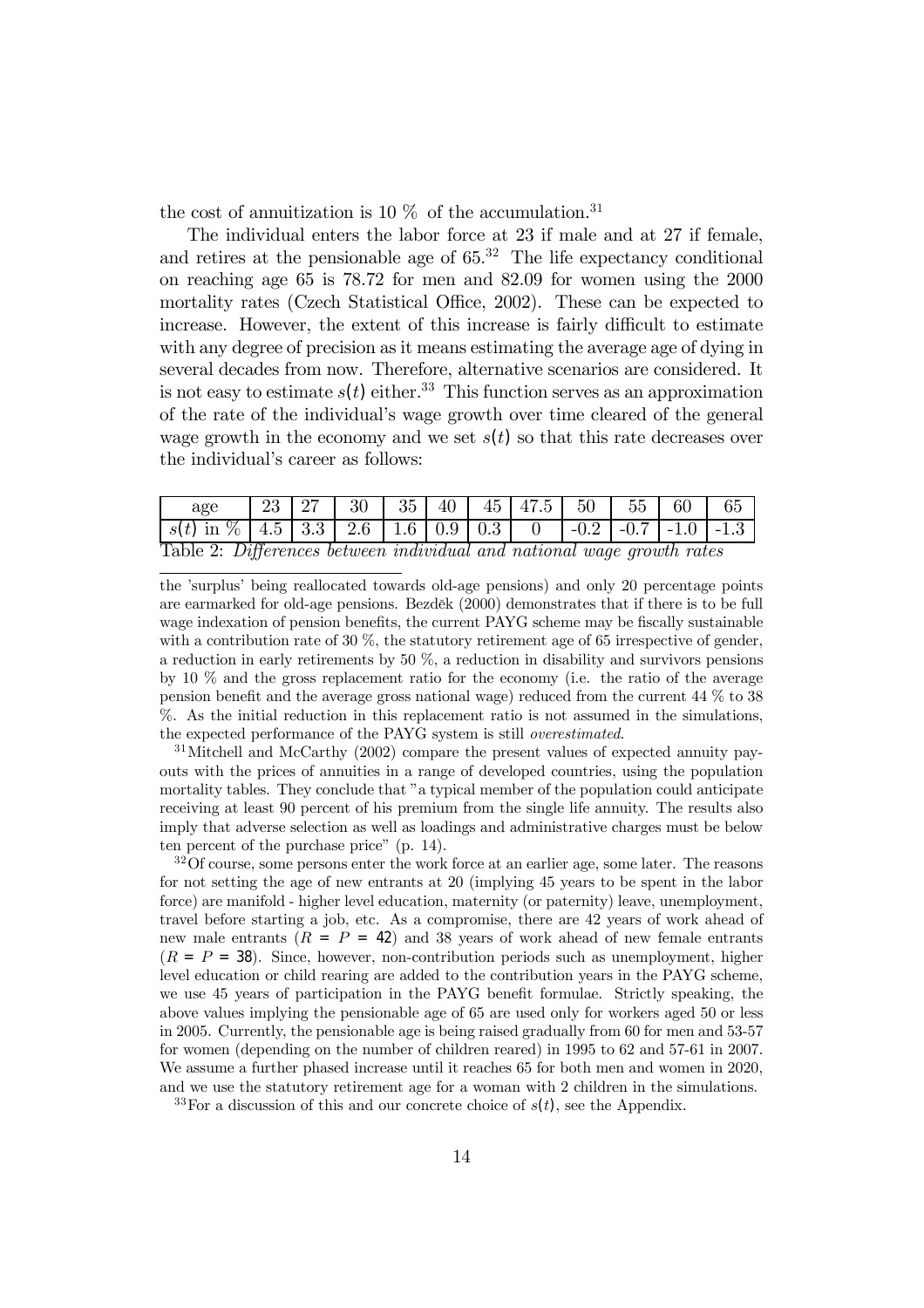For the sake of simplicity, we apply these rates uniformly to all workers in our simulations regardless of gender and level of earnings.

It is worth reiterating that we assume no reform to the current PAYG scheme and a complete elimination of a proportionate part of the acquired rights under this scheme for those who switch. One of the main objectives of this paper is to compare the replacement ratios attainable in the FF scheme with those attained in the PAYG scheme as currently structured, thus illustrating the relatively poor performance of the latter scheme. I believe that after reform, the PAYG scheme should remain a redistributive defined benefit scheme, although the current weak link between contributions and benefits should be strengthened while a minimum pension income would continue to be ensured. In such a case, the switching outcomes would differ from those presented in the following text and generally more lower-income workers would tend to switch. However, introducing some arbitrarily redefined PAYG formulae would probably add to confusion rather than make a stronger case for reform and, therefore, current formulae are used as described in Section 2. Thus, we can proceed further and investigate the microeconomic pros and cons of the alternative pension schemes.<sup>34</sup>

### 3.2 What Are the Alternatives?

One possible way of measuring the performance of pension schemes is comparing the amount of contributions an individual makes during his/her working life with the amount of benefits the very same individual can expect to receive after he/she has retired. Assume a five-year increase in current life expectancies, a real discount rate of  $5\%$  p.a.,<sup>35</sup> and a 20% rate of contribution towards old-age pensions as used throughout our simulations.

By definition, the present value of contributions to the FF scheme equals the present value of benefits received after retirement. However, unlike public PAYG schemes, this scheme by itself may not provide insurance against longevity if, for instance, lump-sum withdrawals are an option. Therefore, if the performance of these schemes is to be compared, the cost of this insurance in the FF scheme has to be considered. As noted earlier, the present value of expected annuity payouts in the population at large may be up to ten percent lower than the price of the annuity. Therefore, the average FF scheme participant can expect to receive at least 90 % of his/her contributions with accrued interest back in the form of annuity payouts. This, however, is not

<sup>34</sup>The mathematical software package Maple was used for the simulations.

<sup>35</sup>Reasons for these assumptions are given later in Scenario 3 where they are used as well.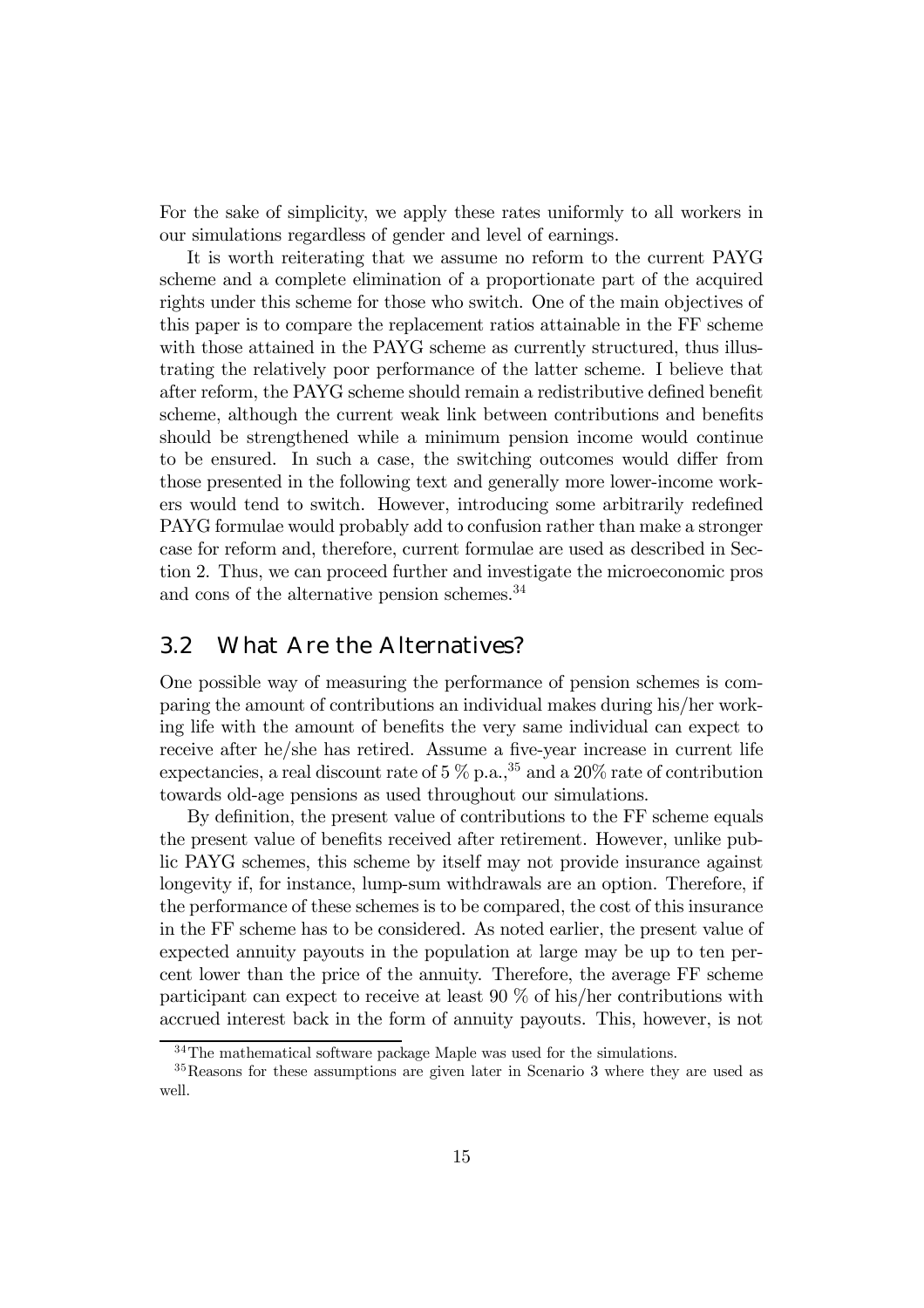the case of the PAYG scheme and if we compare the present values of individuals' benefits in the alternative pension plans, we find that they differ substantially. These differences can be seen in Table 3 and Table  $4^{36,37}$ 

|                   |          | Monthly wage upon entry into labor force in 2005: |                                                             |                        |  |  |  |  |
|-------------------|----------|---------------------------------------------------|-------------------------------------------------------------|------------------------|--|--|--|--|
|                   | CZK7,000 | $\vert$ CZK10,000                                 | CZK20,000                                                   | $\overline{CZK50,000}$ |  |  |  |  |
| <b>PVC</b>        | 667,000  | 953,000                                           | 1,907,000                                                   | 4,767,000              |  |  |  |  |
| $\text{PVB}_{FF}$ | 601,000  | 858,000                                           | 1,716,000                                                   | 4,290,000              |  |  |  |  |
| $PVB_{PAYG}$      | 626,000  | 701,000                                           | 839,000                                                     | 1,088,000              |  |  |  |  |
|                   |          |                                                   | $T11.9 \quad D \quad 11.$ $(11.1)$ $(11.1)$ $(11.0007)(77)$ |                        |  |  |  |  |

Table 3: Present values of contributions and benefits in 2005 (CZK) - men

|                   |          | Monthly wage upon entry into labor force in 2005: |           |                               |  |  |  |  |  |
|-------------------|----------|---------------------------------------------------|-----------|-------------------------------|--|--|--|--|--|
|                   | CZK7,000 | CZK10,000                                         | CZK20,000 | $\overline{\text{CZK50,000}}$ |  |  |  |  |  |
| <b>PVC</b>        | 554,000  | 791,000                                           | 1,582,000 | 3,956,000                     |  |  |  |  |  |
| $\text{PVB}_{FF}$ | 498,000  | 712,000                                           | 1,424,000 | 3,561,000                     |  |  |  |  |  |
| $PVB_{PAYG}$      | 733,000  | 811,000                                           | 994,000   | 1,254,000                     |  |  |  |  |  |

Table 4: Present values of contributions and benefits in 2005 (CZK) - women

Thus, it is clear after comparing these present values that while participants in the FF scheme can expect to receive approximately 10 % less than they will have contributed, the expectations of most PAYG-scheme participants cannot be so high. A man entering the work force with the national average wage (CZK20,000 in 2005) can expect to receive 2.3 times less in pension benefits than he will have contributed during his working life and a woman with that wage can expect 1.6 times less. If a man earns a wage two and a half times higher than the national average wage (CZK50,000 in 2005), he can expect to receive 4.4 times less than his past contributions and a woman earning that wage can expect to receive 3.2 times less. Note that while the latter workers contribute over seven times more than subsistencewage earners, they receive less than twice higher benefits. This is due to justified redistribution towards individuals who are not able to contribute sufficiently for their own retirement. Surprising as it may seem, however, a man earning the subsistence wage (CZK7,000 in 2005) upon entry into the

 $36$  PVC denotes the present value of contributions, PVB<sub>FF</sub> = 0.9 PVC denotes the present value of FF benefits, and  $PVB_{PAYG}$  denotes the present value of PAYG benefits. While PVB<sub>FF</sub> may well be higher than 0.9 PVC, PVB<sub>PAYG</sub> is likely to be slightly lower than presented due to our overly optimistic assumptions about the financial sustainability of the PAYG scheme.

 $37 \,mag$ <sub>0</sub> = CZK7,000 and  $wage_{\text{MEAN}}$  = CZK20,000 are assumed to be the monthly subsistence wage and national average wage in 2005, respectively. In 2000, approximately 65 % of workers earned less than the national average wage (Czech Statistical Office, 2001b).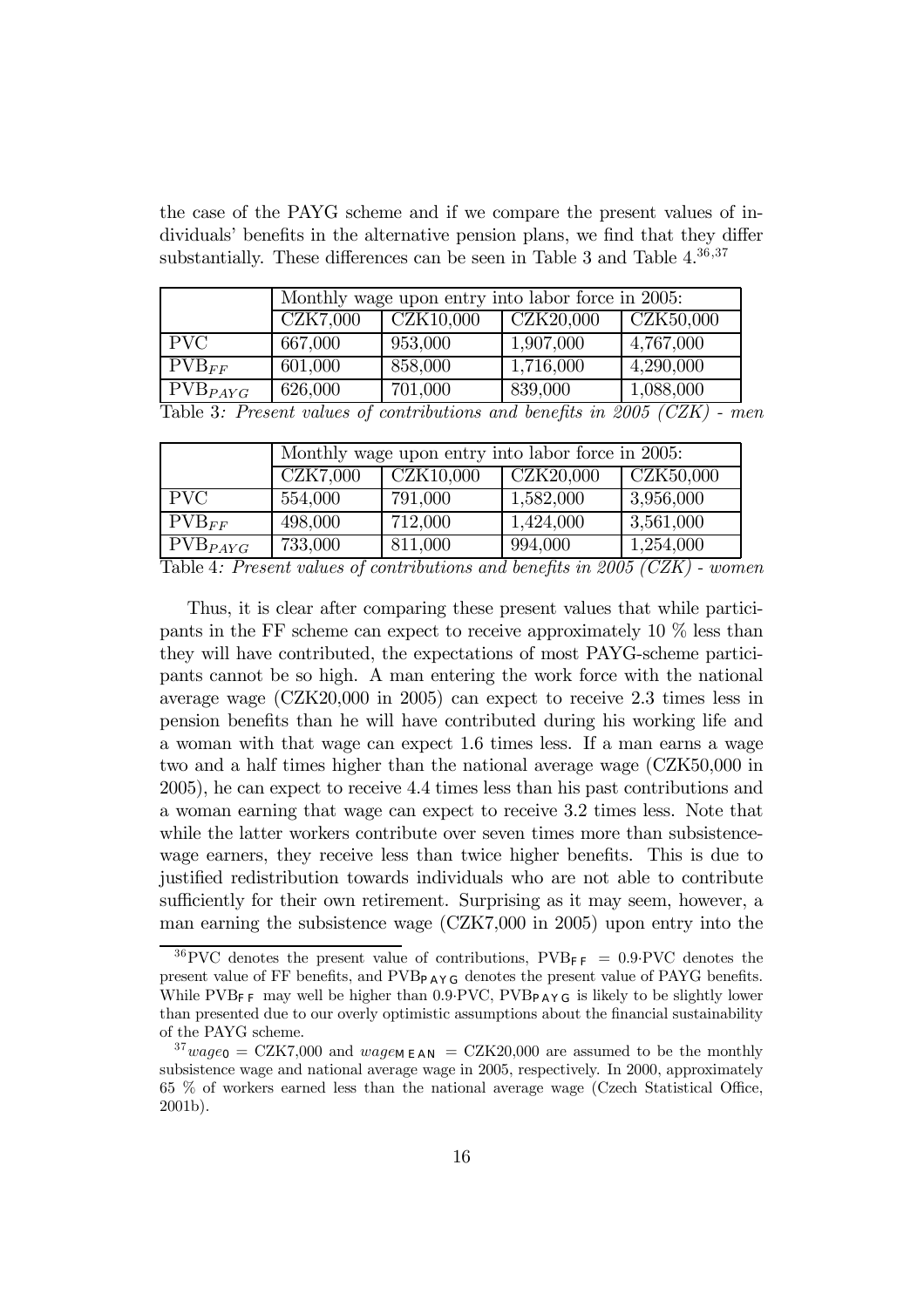labor force can expect to receive almost 10 % less than his past contributions and a woman with that wage can expect to receive (only) about 30 % more. The calculations reveal that only women earning  $60\%$  of the national average wage (i.e. about CZK12,000 in 2005) or less when entering the work force are net recipients in the PAYG scheme and in the population of men, this scheme is actuarially fair only to subsistence-wage earners. Given the mounting demographic pressures, it is unthinkable that this situation should improve.38

This indicates that the PAYG scheme is challenged by the FF scheme even at the microeconomic level and it seems that a partial transition to the FF system would make most labor force entrants and young workers better off. However, it might be argued that the actual yield rate of personal accounts may be lower than the assumed  $5\%$  p.a. in real terms or that a contribution period of 42 years if male and 38 years if female is not feasible for some workers. These objections have to be taken into account and an analysis including comparisons of various scenarios is needed.

### 3.3 Alternative Scenarios

#### 3.3.1 Scenario 1

The yield rate of personal accounts is  $6\%$  p.a. in real terms. The life expectancy conditional on reaching age 65 is 82 and 85 years for men and women, respectively, i.e. only a three-year increase in the current values is assumed. With such expectations, workers estimate their retirement income in alternative schemes. Utilizing replacement ratios, Table 5 shows the alternatives of individuals based on age, gender and earnings level.  $39,40$ 

<sup>38</sup>Unless redistribution towards certain groups of workers is strengthened even further.

 $39 \rho_{\text{FF}}$  denotes the replacement ratio in the FF scheme in the event of a full switch at a given age.  $\rho_{\text{PAY G}}$  denotes the replacement ratio based on the income level at a given age offered by the PAYG scheme to those who remain "faithful".

<sup>&</sup>lt;sup>40</sup> If, for the sake of consistency, we stuck to our universal values of  $s(t)$  even in the case of workers aged more than 33 earning the subsistence wage, we would allow their wages to fall slightly below the subsistence level later in their working lives. To avoid this, we let the wages of these workers follow the development of the subsistence wage until retirement. Consequently, the actual FF replacement ratios of these workers are lower than presented in the table by approximately 5 percentage points. Thus, the highest gross replacement ratio "attainable" in the PAYG scheme by workers whose wages grow at the same rate as the national average wage is approximately 90 %, i.e. the net replacement ratio (the ratio of the first benefit received after retirement and the last pre-retirement net wage) can exceed 100 %. Clearly, as shown in the table, workers with wages growing faster early in their career and more slowly later, thus approaching the subsistence wage, can "attain" even higher replacement ratios, but that information is of little relevance when measuring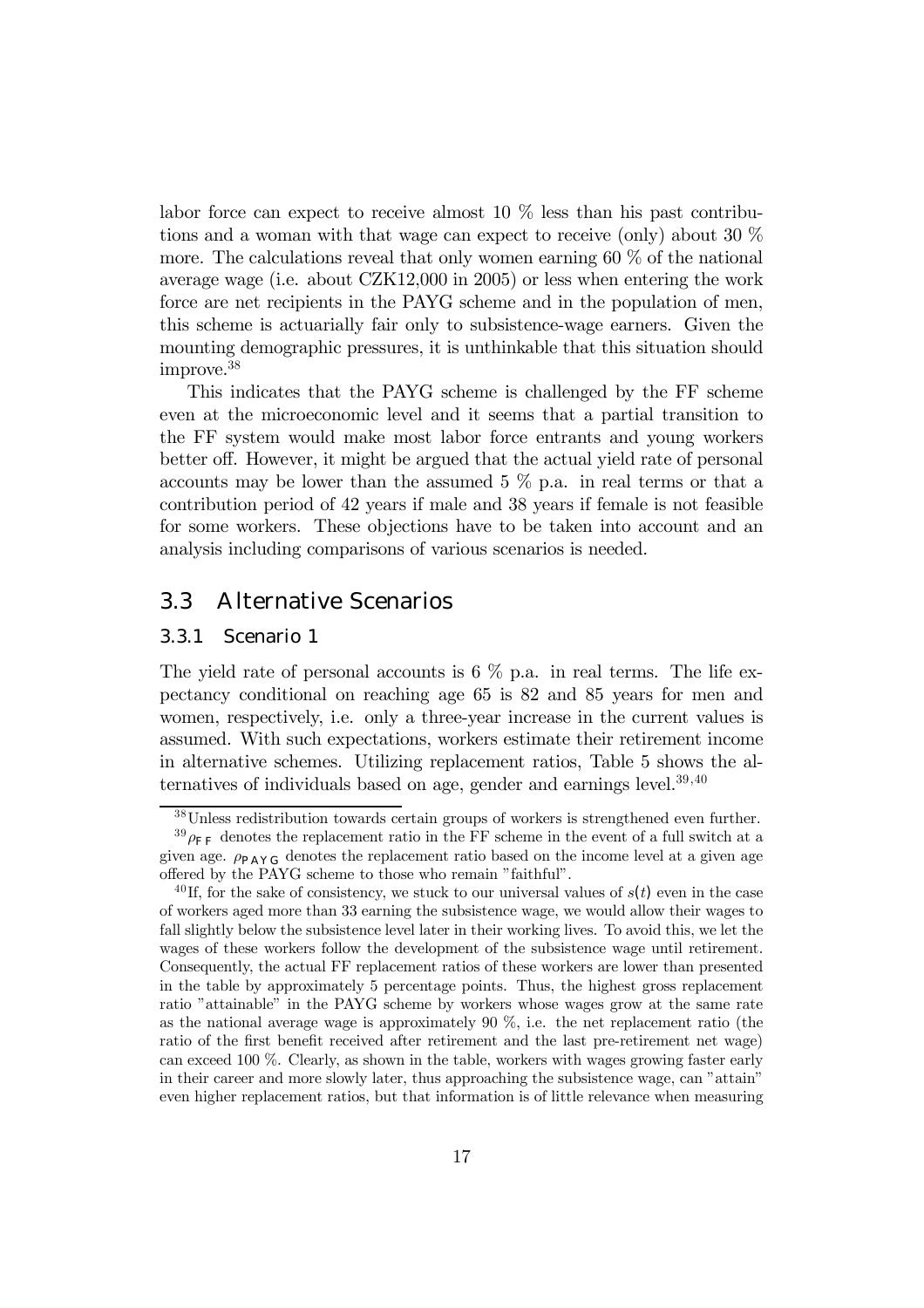|     | $\sin \%$<br>$\rho_{FF}$ |       | $(\text{in } \%)$<br>for those earning in 2005:<br>$\rho_{PAYG}$ |                                 |                  |           |  |  |
|-----|--------------------------|-------|------------------------------------------------------------------|---------------------------------|------------------|-----------|--|--|
| age | men                      | women | CZK7,000                                                         | $\overline{\text{CZK}}10{,}000$ | <b>CZK20,000</b> | CZK50,000 |  |  |
| 23  | 114.7                    |       | 79.6                                                             | 62.3                            | 37.3             | 19.4      |  |  |
| 27  | 100.6                    | 89.0  | 89.2                                                             | 69.1                            | 42.4             | 21.4      |  |  |
| 30  | 89.7                     | 79.5  | 93.7                                                             | 73.5                            | 45.6             | 22.7      |  |  |
| 35  | 72.1                     | 63.8  | 88.9                                                             | 79.2                            | 49.8             | 24.4      |  |  |
| 40  | 55.6                     | 49.2  | 88.9                                                             | 82.8                            | 52.5             | 25.5      |  |  |
| 45  | 40.7                     | 36.1  | 88.9                                                             | 84.6                            | 53.4             | 26.0      |  |  |
| 50  | 27.8                     | 24.6  | 88.9                                                             | 84.6                            | 53.4             | 26.0      |  |  |

Table 5: Comparison of alternative replacement ratios

Under these assumptions, the PAYG scheme as currently structured seems to be actuarially fair only to female subsistence-wage earners. Thus, should switching be mandatory, no labor force entrant would experience a drop in his/her expected retirement income and all men up to the age of 29 would benefit from switching regardless of their earnings<sup>41</sup>. By entering a  $50-50$ mixed scheme $42$  instead of entering the PAYG scheme solely, new male labor force entrants earning the subsistence wage would achieve a 22% increase in their pension benefits relative to the benefits they can expect now. The pension benefits of middle- and upper-income groups would rise dramatically. By entering a 50-50 mixed scheme, a male labor force entrant earning the average wage would achieve twice higher pension benefits and a woman in the same situation would increase her benefits by 55 %. By switching into this scheme, a 30-year-old man earning the average wage would achieve a 48% increase in pension income and a woman of the same age and wage would increase her pension income by 37 %. If the performance of pension funds were as strong as it is in this scenario with a modest increase in life expectancies only, the transition towards an alternative scheme would be smooth and it seems that an overwhelming majority of young persons would enjoy increased financial security later in old age.

#### 3.3.2 Scenario 2

The yield rate of personal accounts is  $4\%$  p.a. in real terms. The life expectancy conditional on reaching age 65 is 86 and 89 years for men and

the performance of a pension scheme.

<sup>&</sup>lt;sup>41</sup>These results were obtained by comparing replacement ratios  $\rho_{\text{FF}}$  and  $\rho_{\text{PAYG}}$  for individual age cohorts. Table 5 summarizes replacement ratios for selected cohorts and PAYG ratios are shown only for selected wage levels.

 $^{42}$ A scheme in which 50 percent of the total old-age pension contributions flow to the PAYG plan and 50 percent flow to the FF plan. According to (22), the replacement ratio in this scheme is the arithmetic mean of  $\rho_{\text{PAYG}}$  and  $\rho_{\text{FF}}$  for a given age and income level.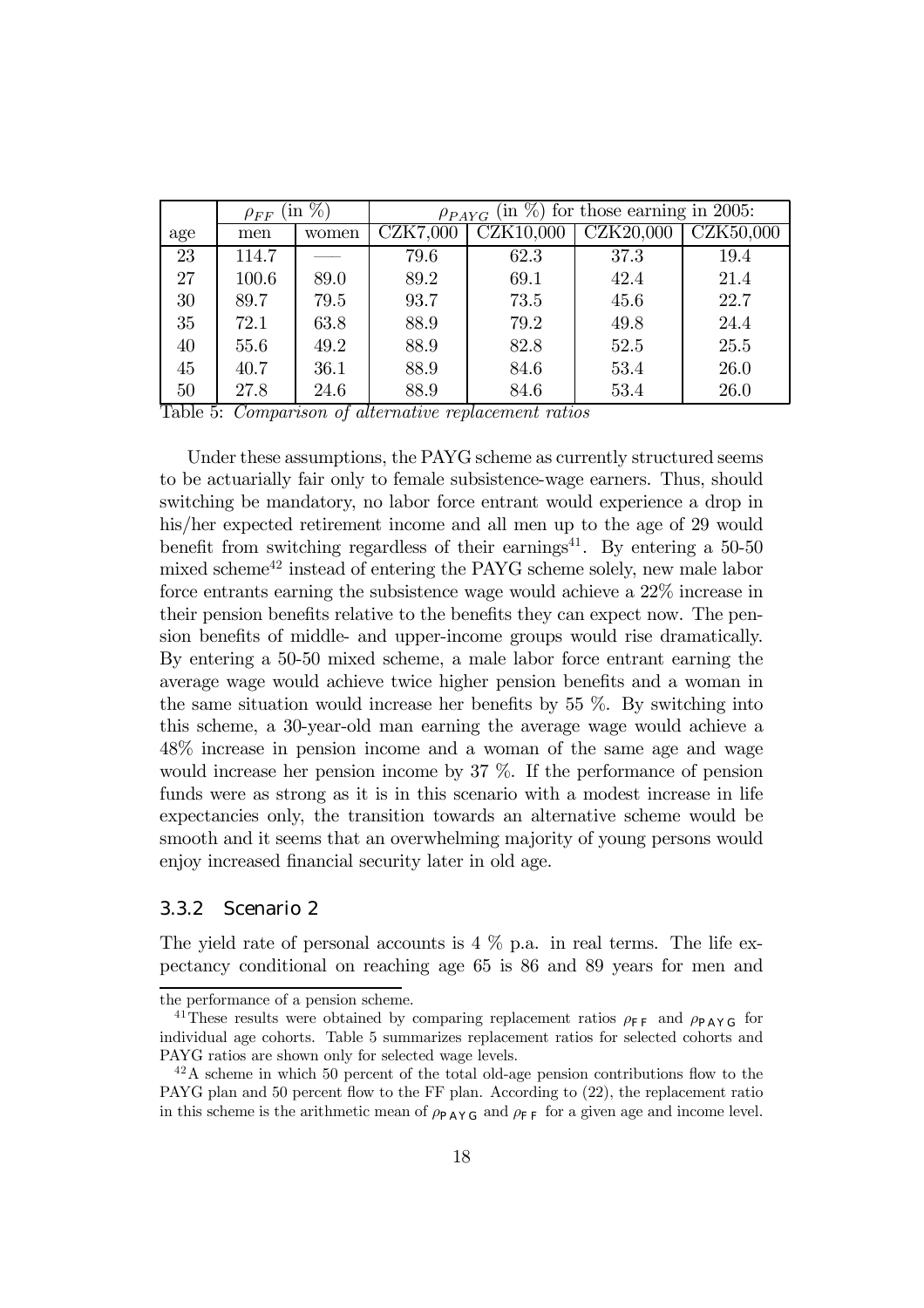women, respectively, i.e. an approximately seven-year increase in current life expectancies is assumed. $43$  In comparison with the previous scenario, the replacement ratios attainable in the FF scheme fall and because the replacement ratios in the PAYG scheme do not change, the lowest income levels for individual age cohorts necessary to achieve higher pension benefits in a mixed scheme rise. Replacement ratios for this scenario are summarized in Table 6.

|     | $\%$<br>$\ln$<br>$\rho_{FF}$ |       | $\left(\text{in } \%\right)$ for those earning in 2005:<br>$\rho_{PAYG}$ |           |           |           |  |  |
|-----|------------------------------|-------|--------------------------------------------------------------------------|-----------|-----------|-----------|--|--|
| age | men                          | women | <b>CZK7,000</b>                                                          | CZK10,000 | CZK20,000 | CZK50,000 |  |  |
| 23  | 51.0                         |       | 79.6                                                                     | 62.3      | 37.3      | 19.4      |  |  |
| 27  | 46.5                         | 41.3  | 89.2                                                                     | 69.1      | 42.4      | 21.4      |  |  |
| 30  | 42.9                         | 38.1  | 93.7                                                                     | 73.5      | 45.6      | 22.7      |  |  |
| 35  | 36.4                         | 32.3  | 88.9                                                                     | 79.2      | 49.8      | 24.4      |  |  |
| 40  | 29.7                         | 26.4  | 88.9                                                                     | 82.8      | 52.5      | 25.5      |  |  |
| 45  | 23.0                         | 20.5  | 88.9                                                                     | 84.6      | 53.4      | 26.0      |  |  |
| 50  | 16.6                         | 14.8  | 88.9                                                                     | 84.6      | 53.4      | 26.0      |  |  |

Table 6: Comparison of alternative replacement ratios

Under these assumptions, female average-wage earners entering the labor force would still be rather indifferent between the two alternative schemes, but male average-wage earners aged up to 28 would be better off switching. For instance, a male labor force entrant earning the average wage would increase his pension benefits by 18 % if he entered a 50-50 mixed scheme. Most importantly, however, the FF scheme is not attractive for the lowestearning persons and should entry into a mixed scheme be compulsory for some age cohorts of workers, the socially weakest would be hurt. By entering a 50-50 mixed scheme, a male worker earning the subsistence wage upon entry into labor force would experience a relative drop in pension income of 18 % and this drop would be 27 % for a woman in the same situation. A 30-year-old man earning the subsistence wage switching into this scheme would see his pension income fall by 27 % and this drop would be 30 % for a woman of the same age with the same wage. Moreover, longer periods of non-contribution could significantly exacerbate the situation of these persons. Thus, if pension funds underperformed, the lowest earning individuals would be the first to feel the consequences and this is an argument for not forcing these individuals to switch and retaining a limited PAYG scheme in which redistribution based on solidarity secures a decent retirement income for the poorest.

<sup>&</sup>lt;sup>43</sup>While such longevity might be good for individuals, it would be less so for the ailing PAYG scheme.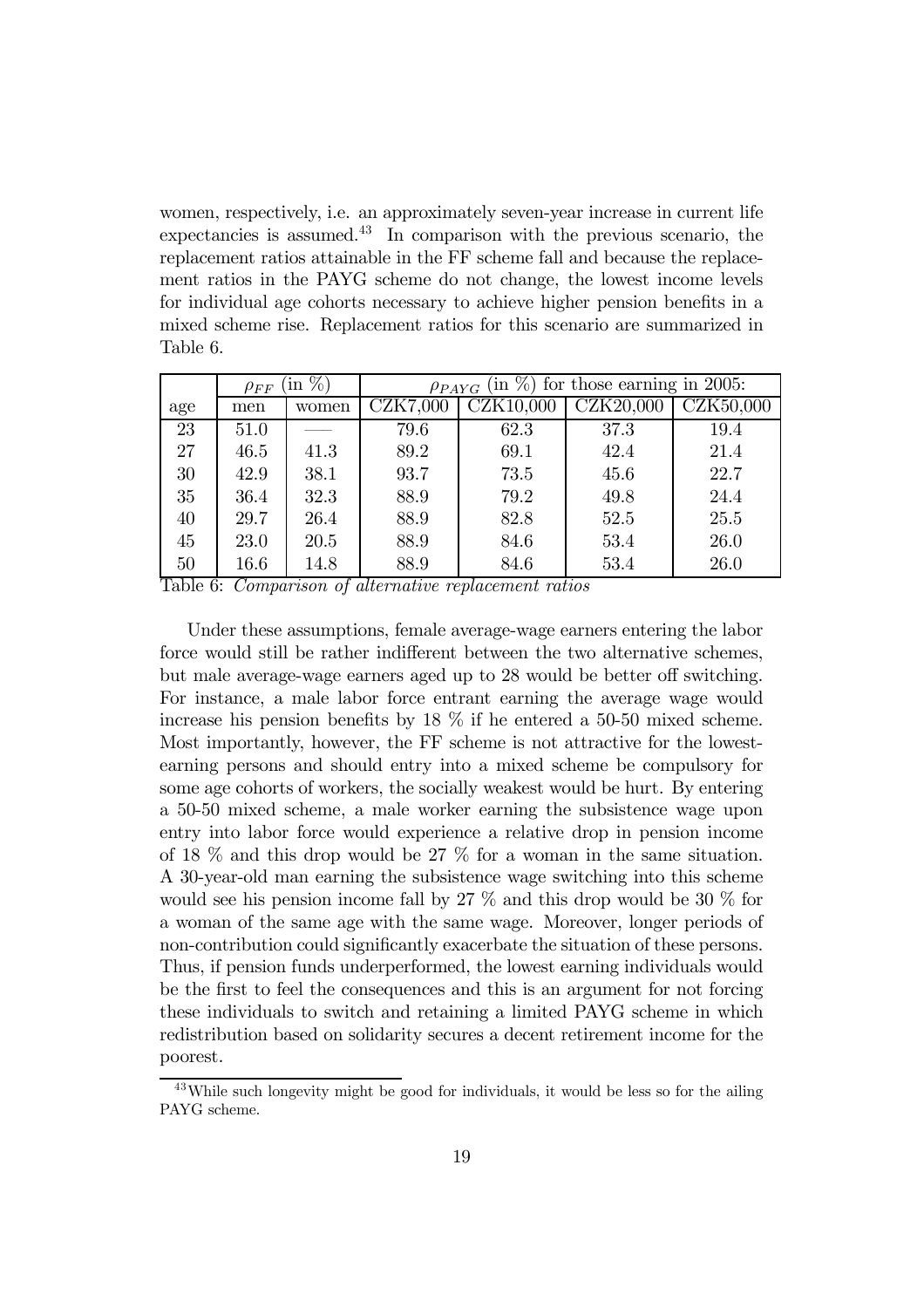#### 3.3.3 Scenario 3 - A Conservative Forecast

In order to evaluate the impact of the proposed reform on the retirement income of current or future workers and estimate the responses of current workers to the opportunity to switch into an alternative scheme, it is important to use conservative assumptions about the yield of personal accounts and life expectancies of future retirees.

The US President's Commission to Strengthen Social Security (2001) assumes that individuals in the United States opting for personal accounts hold a portfolio which consists of 50 percent equities, 30 percent corporate bonds, and 20 percent government bonds. They utilize the rates of return on those assets as recommended by the Office of the Actuary of the Social Security Administration: "Equities are assumed to provide an ultimate expected real rate of return of 6.5 percent. Corporate and Treasury bonds are assumed to provide a real rate of return of 3.5 percent and 3.0 percent respectively. Administrative costs are assumed to be ... 0.3 percent of the account balance. ... The overall expected real return for this ... portfolio, net of expenses, is therefore a conservative 4.6 percent. This portfolio return is much lower than that used in many academic studies of personal accountsî (p. 97). They add that actual administrative costs could be lower than assumed. Similarly, Acuña and Iglesias  $(2001)$  state that "... in Chile's case,  $5\%$  (real) return is a lower limit for forecasting the yield of the pension funds in the long term" (p. 25). The rates of return of pension funds as well as the administrative costs differ in various countries and are influenced by the stringency of the government regulation of pension funds and the overall institutional arrangement of the FF scheme. However, with an expected real rate of return of government bonds of 3 % p.a., pension funds in the Czech Republic should be able to attain a real rate of return exceeding 5 % annually through portfolio diversification without a substantial risk increase. Therefore, we assume that the rate of return of personal pension accounts, after deduction of administrative costs, is  $5\%$  p.a. in real terms.<sup>44</sup>

The increase in life expectancies is difficult to predict. We assume a five-year increase in current values, i.e. the life expectancy conditional on reaching age 65 is 84 and 87 years for men and women, respectively. It is possible that the actual increase turns out to be greater, but that would bring additional strains on the PAYG scheme and full wage indexation of benefits would be even less likely in the long run.<sup>45</sup> Therefore, I believe that by using

<sup>44</sup>Results obtained with alternative returns are presented in the Appendix.

 $45A$  sharp unexpected rise in life expectancies would, *ceteris paribus*, undoubtedly put paid to the governmentís efforts to maintain pension benefits wage-indexed and, therefore, further austerity measures in the form of parameter adjustments would be needed (for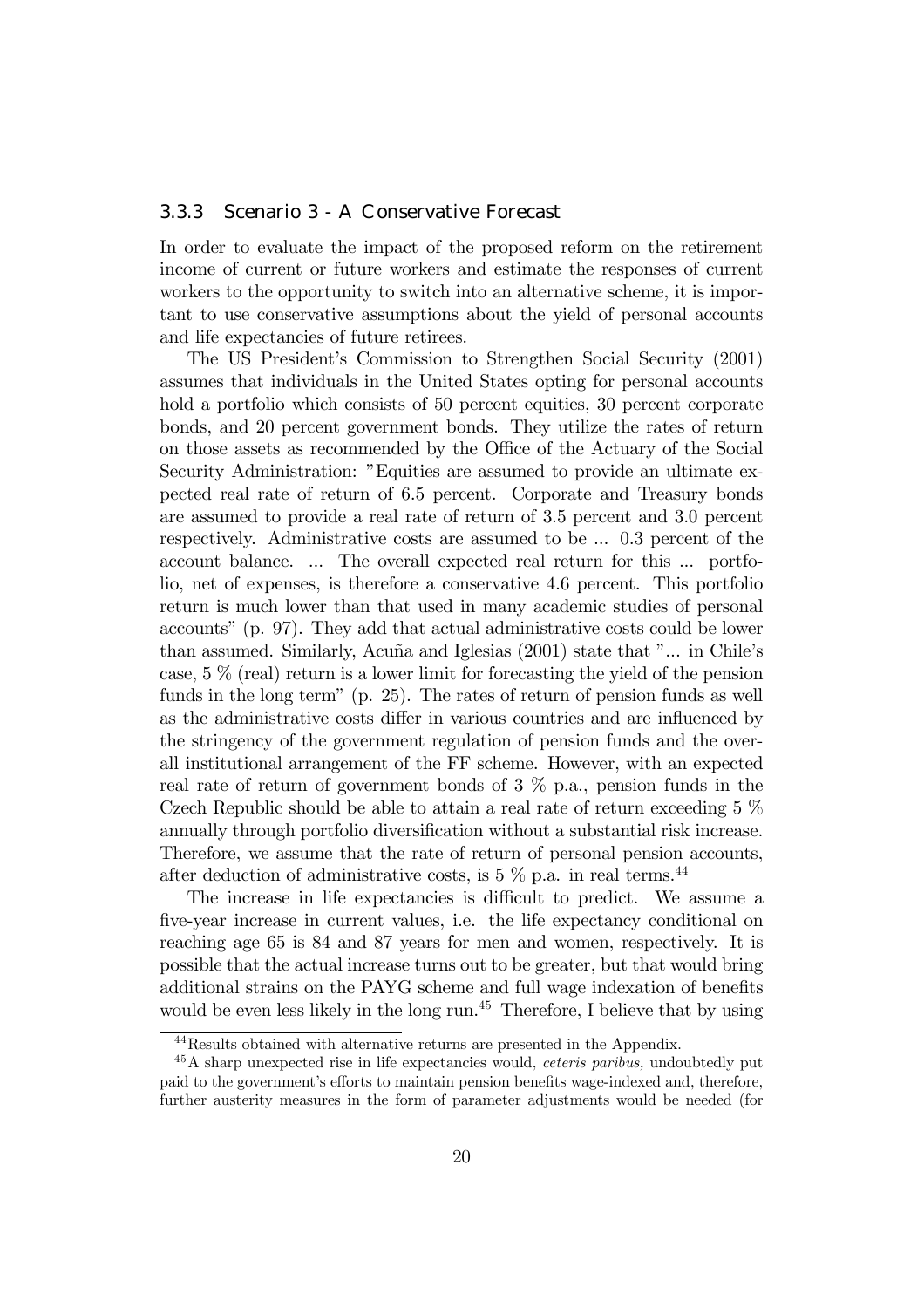these values we do not overestimate the expected benefits in the FF scheme relative to those in the PAYG scheme.

|     | $\sin \%$<br>$\rho_{FF}$ |       | $\left(\text{in } \%\right)$ for those earning in 2005:<br>$\rho_{PAYG}$ |           |           |           |  |  |
|-----|--------------------------|-------|--------------------------------------------------------------------------|-----------|-----------|-----------|--|--|
| age | men                      | women | CZK7,000                                                                 | CZK10,000 | CZK20,000 | CZK50,000 |  |  |
| 23  | 76.4                     |       | 79.6                                                                     | 62.3      | 37.3      | 19.4      |  |  |
| 27  | 68.3                     | 60.7  | 89.2                                                                     | 69.1      | 42.4      | 21.4      |  |  |
| 30  | 62.0                     | 55.1  | 93.7                                                                     | 73.5      | 45.6      | 22.7      |  |  |
| 35  | 51.3                     | 45.5  | 88.9                                                                     | 79.2      | 49.8      | 24.4      |  |  |
| 40  | 40.7                     | 36.2  | 88.9                                                                     | 82.8      | 52.5      | 25.5      |  |  |
| 45  | 30.7                     | 27.3  | 88.9                                                                     | 84.6      | 53.4      | 26.0      |  |  |
| 50  | 21.6                     | 19.2  | 88.9                                                                     | 84.6      | 53.4      | 26.0      |  |  |

Under these assumptions, the resulting replacement ratios are as follows:

Table 7: Comparison of alternative replacement ratios

There seem to be few, if any, male labor force entrants who would prefer the old scheme to a new mixed one, and by entering a 50-50 mixed scheme, a large number of young male workers with a relatively low earning capacity could achieve a non-negligible increase in the standard of their living in old age. For instance, in the case of new male labor force entrants earning a wage equal to one half of the national average wage (CZK10,000 in 2005), the increase would be 11  $\%$ . For middle-income groups, switching into a 50-50 mixed scheme could result in a substantial increase in future pension benefits. For illustration, it would be 52 % and 22 % for male and female labor force entrants earning the average wage, respectively. However, if the current high level of redistribution were to be maintained in the PAYG scheme, the lowest-earning young women would be better off remaining in this scheme rather than switching into a mixed one. For instance, female workers earning the subsistence wage upon entry into the work force would experience a 16% drop in pension income after entering a 50-50 mixed scheme. Nevertheless, it is obvious that a large number of female labor force entrants would benefit from entering a mixed scheme.<sup>46</sup> Estimates of the lowest wage levels at which switching would make individuals better off are presented in Table 8

instance the pensionable age could be increased to 67).

<sup>&</sup>lt;sup>46</sup>Because the average gross wage of women is lower than that of men (the difference was 26.7 % in 2000 - Czech Statistical Office, 2001a), PAYG benefits of women are, on average, lower than those of men despite the fact that the PAYG formulae do not discern between genders. However, due to the fact that the life expectancy in the population of women is higher than in the population of men (and also because women's contribution periods are generally shorter due to child rearing, which the PAYG scheme treats like a contribution period), the introduction of a FF scheme would widen the gap between the average pension benefits of men and women.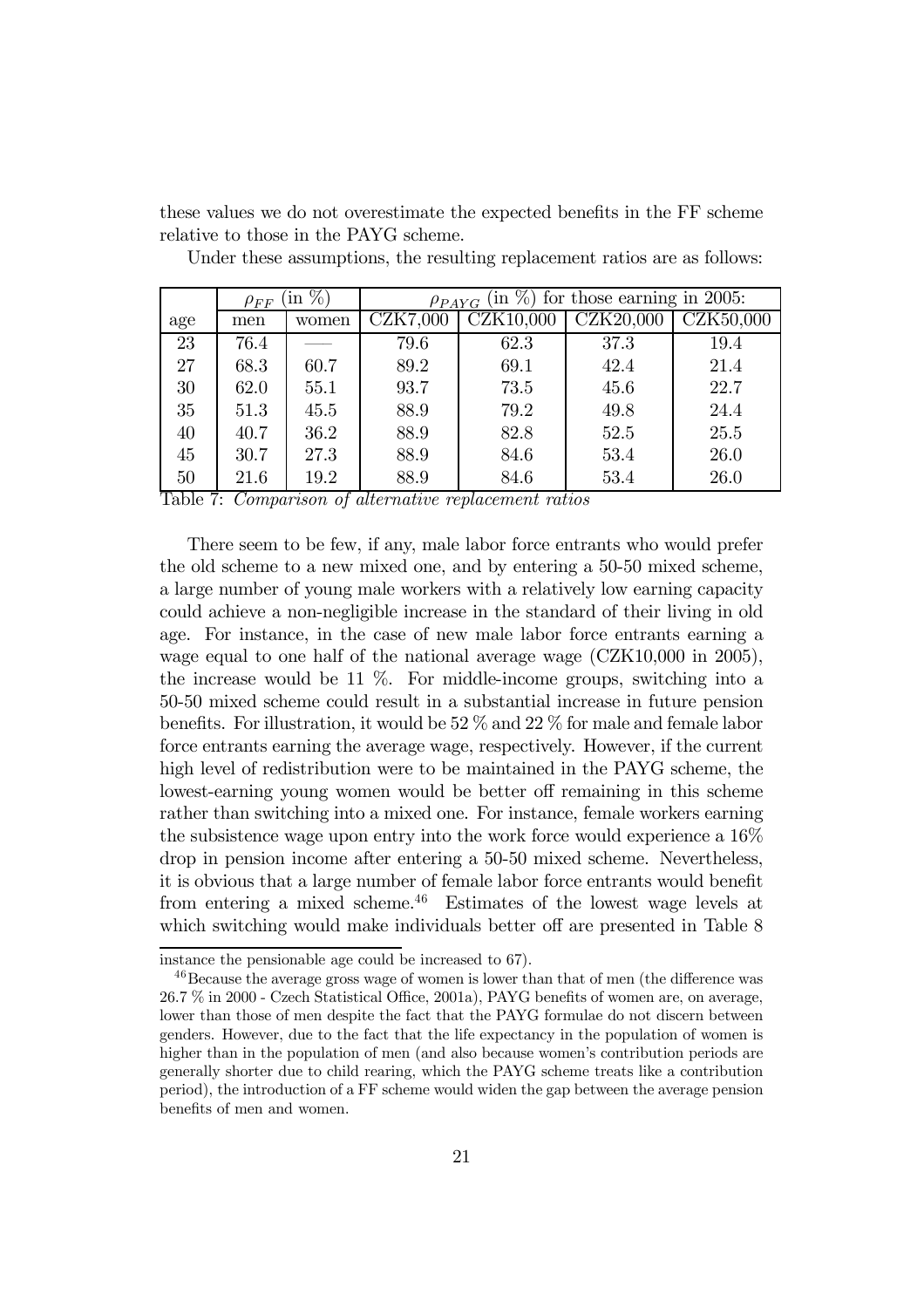and Table 9.47

| age | ∗<br>W | age | ∗<br>W | age | ∗<br>W | age   | ∗<br>W  |
|-----|--------|-----|--------|-----|--------|-------|---------|
| 23  | 7,500  | 32  | 15,200 | 41  | 29,200 | 50    | 65,600  |
| 24  | 8,100  | 33  | 16,500 | 42  | 31,400 | 51    | 80,800  |
| 25  | 8,700  | 34  | 18,000 | 43  | 33,900 | 52    | 98,600  |
| 26  | 9,500  | 35  | 19,400 | 44  | 36,700 | 53    | 125,100 |
| 27  | 10,200 | 36  | 20,700 | 45  | 39,900 | 54    | 183,800 |
| 28  | 11,000 | 37  | 22,100 | 46  | 43,500 | 55    | 291,200 |
| 29  | 11,900 | 38  | 23,700 | 47  | 47,700 | 56    | 673,900 |
| 30  | 12,900 | 39  | 25,300 | 48  | 52,600 | $57+$ | n/a     |
| 31  | 14,000 | 40  | 27,200 | 49  | 58,500 |       |         |

Table 8: Switching wages (CZK per month) - men

| age | ∗<br>W | age | ∗<br>W | age | $\overline{w}^*$ | age   | W         |
|-----|--------|-----|--------|-----|------------------|-------|-----------|
| 27  | 12,200 | 35  | 22,300 | 43  | 39,500           | 51    | 117,800   |
| 28  | 13,300 | 36  | 23,800 | 44  | 42,900           | 52    | 160,700   |
| 29  | 14,400 | 37  | 25,500 | 45  | 46,700           | 53    | 303,800   |
| 30  | 15,600 | 38  | 27,300 | 46  | 51,200           | 54    | 1,883,200 |
| 31  | 17,000 | 39  | 29,300 | 47  | 56,400           | $55+$ | n/a       |
| 32  | 18,300 | 40  | 31,400 | 48  | 62,500           |       |           |
| 33  | 19,600 | 41  | 33,800 | 49  | 69,900           |       |           |
| 34  | 20,900 | 42  | 36,500 | 50  | 79,100           |       |           |

Table 9: Switching wages (CZK per month) - women

Since workers earning the lowest wages tend to be unskilled and likely to start working earlier than we assume, a 42-year contribution period for such men and 38-year contribution period for such women may not be infeasible even if we allow for short non-contribution spells. However, very long periods of unemployment that some of these workers may experience could curtail the period over which they are able to contribute and caution should be exercised in the interpretation of the results presented.48

 $\frac{47}{\text{m}}$  a" means not applicable at this age level because

$$
\rho_{\mathsf{FF}} < \inf_{\mathsf{w}(\mathsf{h}) \in \langle \mathsf{w}_{0}(\mathsf{h}), +\infty \rangle} \rho_{\mathsf{PAY}\mathsf{G}}(w(h)) = \lim_{\mathsf{w}(\mathsf{h}) \to +\infty} \rho_{\mathsf{PAY}\mathsf{G}}(w(h)).
$$

To see this, the reader may find Figure 3 illustrative.

Consider an individual aged h who, for various reasons, is unable to contribute to his/her personal account for *n* years between the time of switching and retirement. Then, the switching wage in the cohort of workers aged  $h + n$  can serve as a rough approximation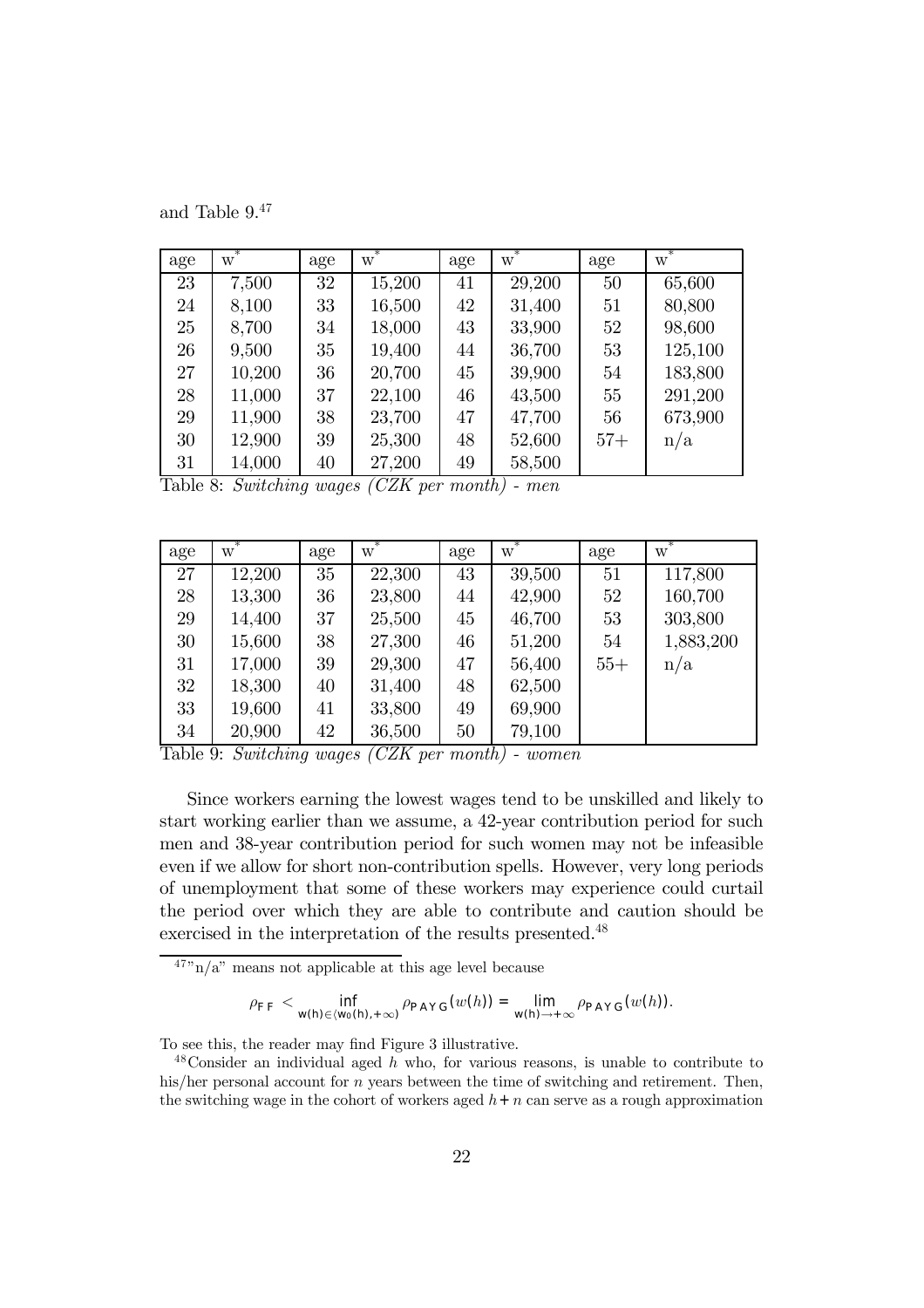Let us finally consider hypothetical mandatory switching into a 50-50 mixed scheme for all persons up to the age of 30 years and estimate its impact on the lowest-earning workers - for simplicity those earning the subsistence wage. In addition, suppose that there is no experience-related wage increase at the beginning of the career of these workers and they earn the subsistence wage until retirement.<sup>49</sup> Then the retirement income of male labor force entrants would fall by 8 % and female entrants would experience a drop of 18 %. For 30-year-old workers, mandatory switching would mean a slightly more pronounced forced decrease in expected pension benefits - it would be 18 % in the case of men and 21 % in the case of women. Again, although these differences may not seem very large considering the fact that the real value of those 'decreased' benefits would, in the distant future, be much higher than that of benefits received by pensioners today, the relative fall in the standard of living of these persons after retirement could be deepened by substantial non-contribution periods.

## 4 Policy Implications and Conclusion

It is worth bearing in mind that the results presented apply to workers with a particular wage development over their careers. We assumed a smooth uninterrupted stream of contributions from the time of switching until retirement and allowed for no "jumps" in the individual age-earnings profiles caused by changes of jobs or "gaps" in these profiles due to unemployment, child rearing or health problems. In fact, wage trajectories are subject to risk just like capital returns, demographic development or political management of public pension schemes. It is also important to realize that the rate of return on capital is a crucial factor determining retirement income in the  $FF$  scheme<sup>50</sup> and expectations about returns may vary across individuals, thus affecting their switching decision. Therefore, we explored three scenarios in which we covered a reasonable range of likely returns as well as life expectancies. The simulations suggested that an overwhelming majority of new labor force entrants would increase their standard of living in old age by entering an alternative pension plan, and they can be expected to do so once they are given the opportunity. Furthermore, a large number of current

of the individual's actual switching wage.

<sup>&</sup>lt;sup>49</sup>Formally:  $s(t) \equiv 0, t \in (0, R)$ . The data in Table 10 in the Appendix indicate that this results in a better approximation of the wage development of e.g. unskilled female workers. For detailed estimates of replacement ratios under this assumption, see Table 13 in the Appendix.

 $50$ See Table 11 and Table 12 in the Appendix.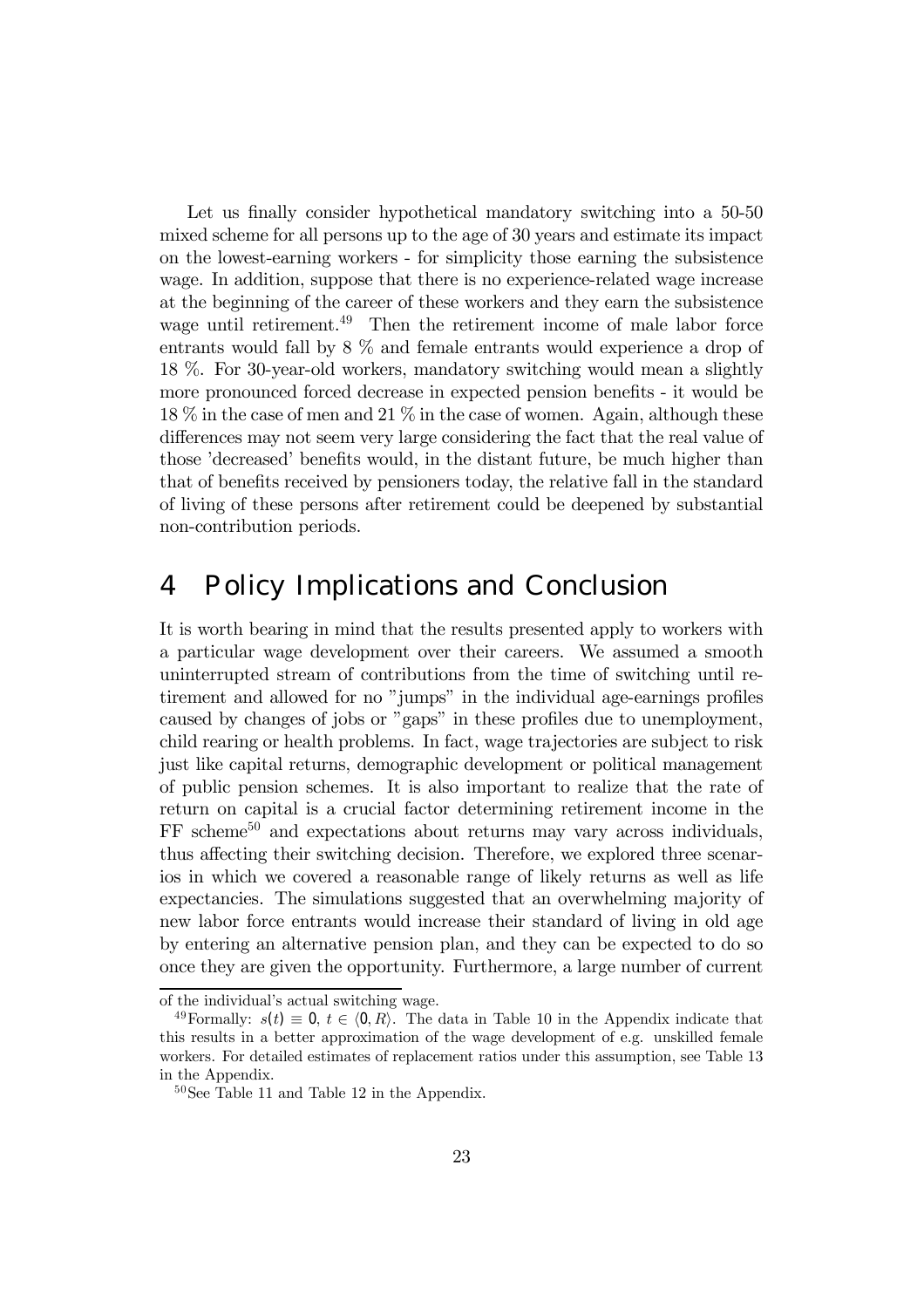workers would be better off switching without any compensation for their past contributions to the public pension scheme, thus decreasing its implicit debt.

We considered scenarios in which workers were given the opportunity to divert a percentage of PAYG contributions into the FF scheme in exchange for the same percentage reduction in PAYG benefits. In addition, incentives in the form of "tax relief" for these workers or allowing reverse switching within a certain "guarantee" period might be considered - this is open to further discussion. I believe that after reform, the PAYG scheme should remain a defined benefit scheme, although a reduction in the current relatively high level of redistribution may be considered so that subsistence benefits continue to be guaranteed, but otherwise benefits are more earnings-related, thus in all likelihood reducing labor market distortions. Nevertheless, to avoid any arbitrary adjustments to the current benefit formulae, these formulae were conserved and the simulations illustrated that despite its strong redistribution towards low-income workers, the relative performance of the PAYG plan is so poor that a large number of young persons with low earnings would be better off in a funded scheme.

A critical question for reformers is the extent of switching. The World Bank (1994, p. 23) states: "The right mix of [schemes] is not the same at all times and places. It depends on a countryís objectives, history, and current circumstances, particularly its emphasis on redistribution versus saving, its financial markets, and its taxing and regulatory capability. The kind of reform needed and the pace ... will also vary..." Both schemes are subject to different kinds of risk - the FF scheme is associated with investment risks whereas participants in the PAYG scheme are exposed to political risks. Disney *et al.* (1999, p. 22) point out that "it should not be assumed that [political] risk is a priori lower than the investment risk associated with funded plans." Browning (1975) shows that it is rational for a politician in a democracy to overpromise pensions since the cost is to be borne by future generations when the respected politician is already out of office. The two schemes should be viewed as two portfolios with very imperfectly correlated returns. In order to diversify the risks, a combination of both schemes seems optimal for individuals although people with different degrees of risk aversion may favor different combinations. Because the transition to a mixed scheme is, however, associated with substantial costs, the extent to which individuals are allowed to opt out of the PAYG scheme is likely to depend on the political climate.<sup>51</sup> For this reason, the results of the simulations were presented in

<sup>&</sup>lt;sup>51</sup>The greater the switch, the higher the transition costs. For instance, Hungary has so far allowed workers to divert 1/5 of mandatory contributions to a FF scheme and Polish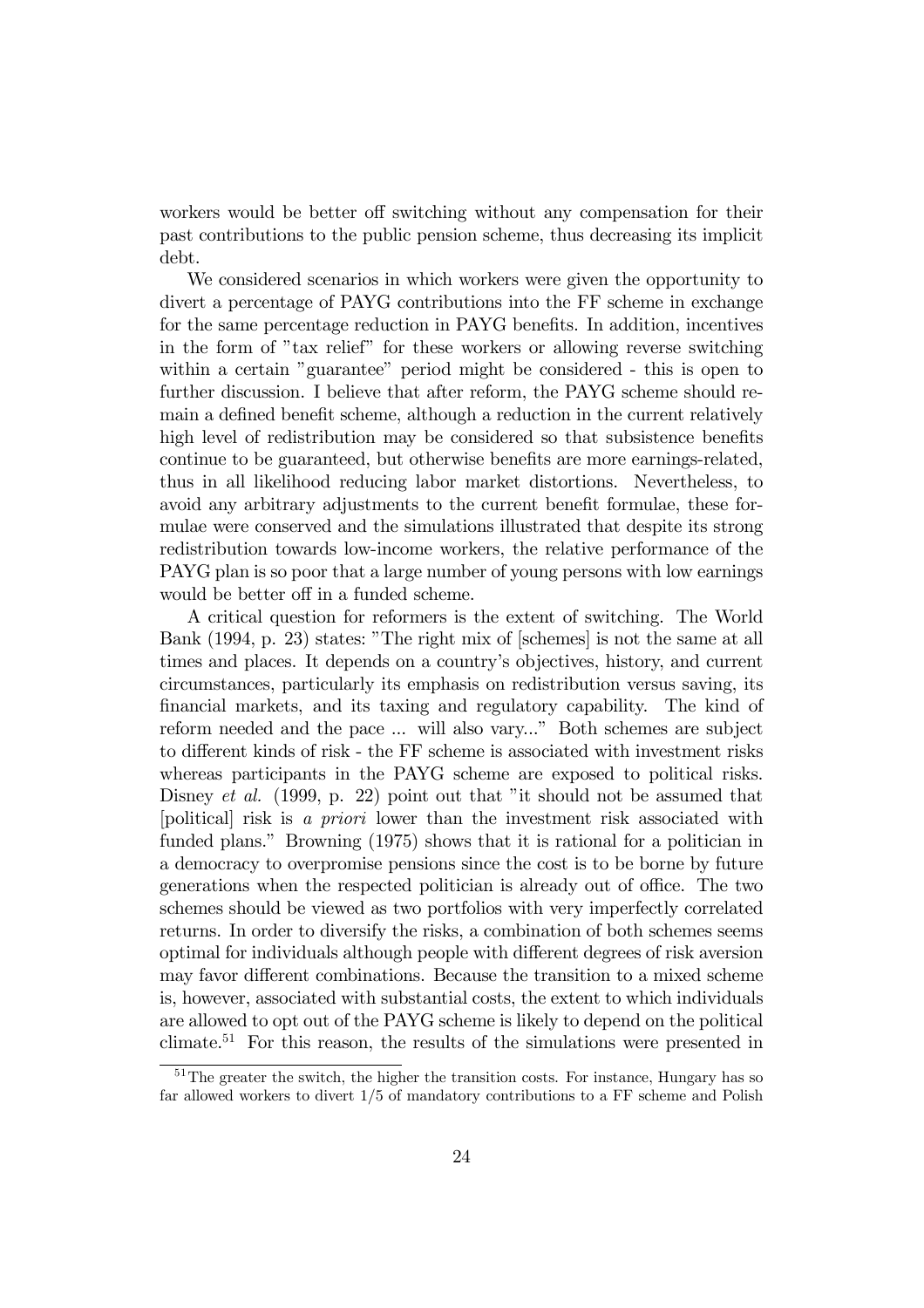a form enabling a simple computation of replacement ratios for any mix of schemes. These results suggest that even a relatively low extent of switching could mean substantially higher pension benefits for a large number of future retirees.

The ultimate impact of the reform fundamentally depends on how the transition to a mixed scheme is financed. For instance, national savings will not be increased if the transition is financed 100 percent by debt with no other changes. An increase in savings requires a cut in consumption - either public or private. If the government raises taxes or cuts other expenditures in order to finance the transition out of current general tax revenues, the possibility of increased national savings and enhanced economic growth emerges. Therefore, the reform should be at least partially tax-financed. The financing strategy critically determines the generational distribution of the costs and benefits of reform. In the case of a debt-financed transition, some cohorts might win as pensioners but heavily lose as taxpayers in order to serve the implicit-turned-explicit debt in the future. In the case of a tax-financed transition, if taxes are raised, the current generation bears the brunt of reform because it has to pay taxes to cover the transitional public pension deficits while also saving for their own retirement. Similarly, a reduction in other government expenditures hurts groups that would otherwise benefit from the programs that are restricted (the current generation if current spending is reduced, future generations if government investment is reduced). In order to spread the costs of transition over current and future cohorts in a possibly fair and socially acceptable manner, a mixed financing strategy would probably have to be adopted, i.e. a combination of tax and debt.<sup>52</sup> The benefits would then be realized at a corresponding speed. The choice of the right financing strategy is, however, a complex issue which goes beyond the scope of this paper. The possible welfare consequences for different generations (including the question whether a Pareto-improving transition could be achieved) are outlined in Kotlikoff (1995). The World Bank (1994, p. 272) states: "The biggest winners are likely to be the generations following the transition, who will reap the economic gains of increased efficiency and growth.<sup>"</sup>

Another question is whether participation in the new mixed system should be voluntary or mandatory, and in the latter case, for whom it should be so. It has been shown that the lowest-earning workers would be the first to be hurt if pension funds underperformed and given the fact that low-earning individuals are the most likely to have their career histories interrupted by

workers may switch over 1/3 of old-age pension contributions to private pension funds.

 $52$ Some countries also used privatization revenues to significantly reduce the implicit debt, but the Czech Republic missed this opportunity in the 1990's.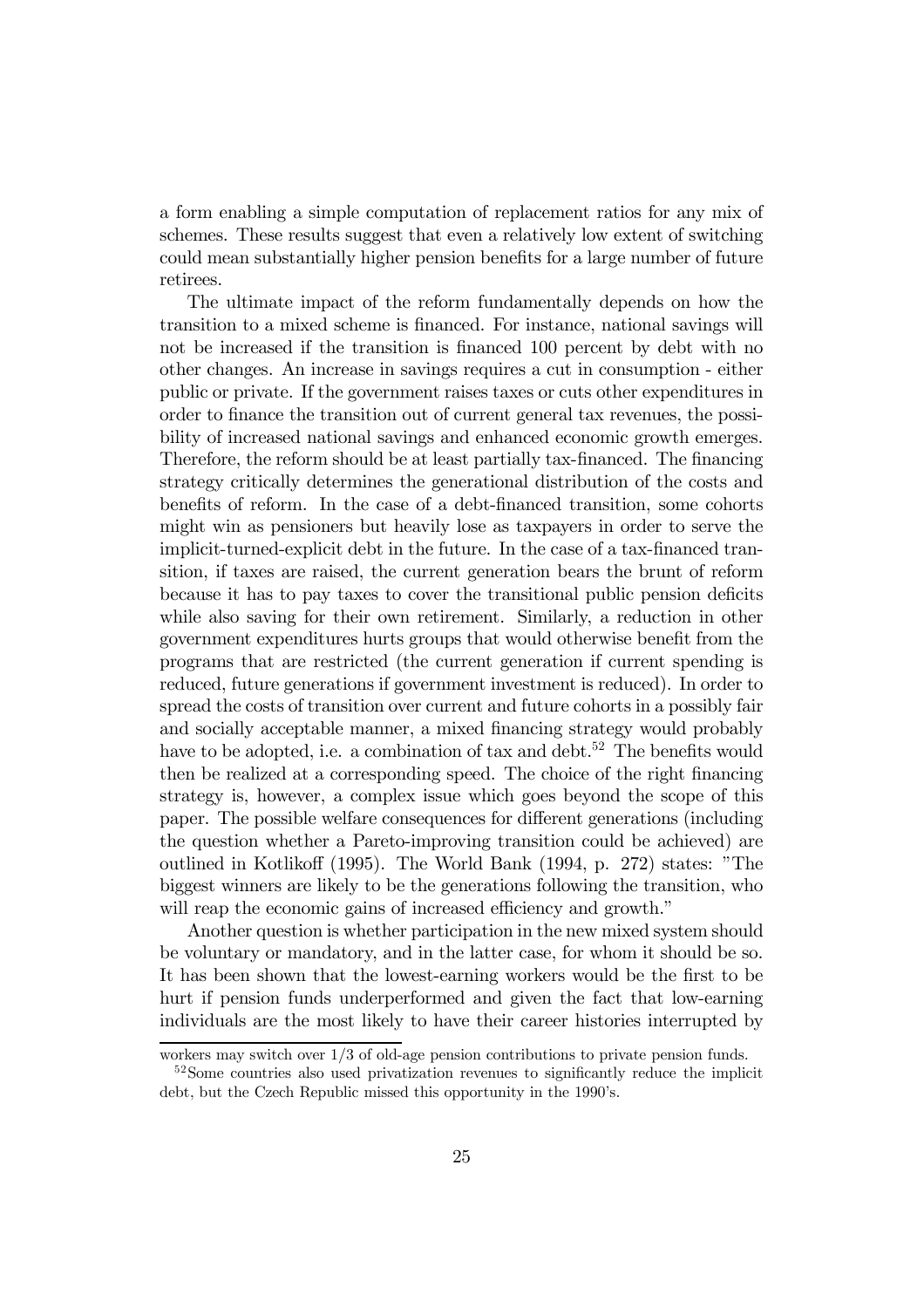longer non-contribution periods, I believe that workers should be given the opportunity to remain in the PAYG scheme and this should be so even for new labor force entrants.<sup>53</sup> However, all workers up to a certain age limit should freely choose which alternative they prefer. This limit could well be 50 years of age as our estimates show that high-earning individuals would still be better off switching even in their late  $40s^{54}$  One of the distinct advantages of a voluntary switching approach is the fact that workers voluntarily renounce part of their accumulated rights under the old scheme and its implicit debt is reduced. If an individual decides to switch, he/she voluntarily runs the risk of not being able to save sufficiently for retirement and cannot claim any additional benefits from the government if it so occurs.<sup>55</sup> The government would only provide guarantees in case of bankruptcy of pension funds or insurance companies.56 Even though no single worker would be compelled

<sup>&</sup>lt;sup>53</sup>It can be argued that new entrants should be forced to a mixed scheme because experience shows that young people tend to switch massively and such a mandatory entry would incur a minimum welfare loss (the population affected would be minimal) while enhancing administrative simplicity. Also, the real value of PAYG benefits "promised" to current labor force entrants significantly exceeds the real value of benefits received by pensioners today, and the current high level of redistribution which aims to protect some persons from a very low standard of living in old age may not be needed in the future. In such a case, the PAYG replacement ratios of individuals with a low earning capacity would fall and the FF scheme would be relatively more attractive for these persons. Even in that case, however, the relative drop in the pension incomes of the lowest-earning workers due to long non-contribution periods might be substantial in comparison with the pension incomes which these persons would receive in the still (albeit less) redistributing PAYG scheme. In the UK, low-income workers were one of the arguments for not requiring mandatory switching and retaining an unfunded scheme (the so-called SERPS) at the time of the introduction of a funded scheme (Disney et al., 1999). Also, in September 2000, 28  $%$  of Chilean workers were self-employed. According to Acuña and Iglesias (2001), over  $95\%$  of them did not contribute to the mandatory FF system at that time, "many of [them] hav[ing] low wagesî (p. 21). Due to government guarantees of minimum pension benefits, this poses a future fiscal burden which is by no means negligible. Rusnok (2001) uses implicit government guarantees as a major argument against the introduction of a funded scheme.

<sup>&</sup>lt;sup>54</sup>In the case of Poland, switching was mandatory for all workers under the age of 30 and voluntary for those between 30 and 50. In Hungary, switching was compulsory for new labor force entrants and an implicit age limit for voluntary switching was 35 - 40 years as entry into the new scheme was unlikely to be attractive for older workers (Laursen, 2000).

<sup>&</sup>lt;sup>55</sup>In the case of a large extent of switching, it would be socially and politically unacceptable not to declare guarantees of the subsistence benefits. However, the problem of moral hazard would have to be addressed in the process of setting the eligibility criteria.

<sup>&</sup>lt;sup>56</sup>For instance in Chile, apart from the guarantee of the minimum pension benefits for those who meet certain basic eligibility criteria, the government guarantees 100 % of the life annuity payments up to the amount of the minimum pension benefit and 75 % of the amount above that level.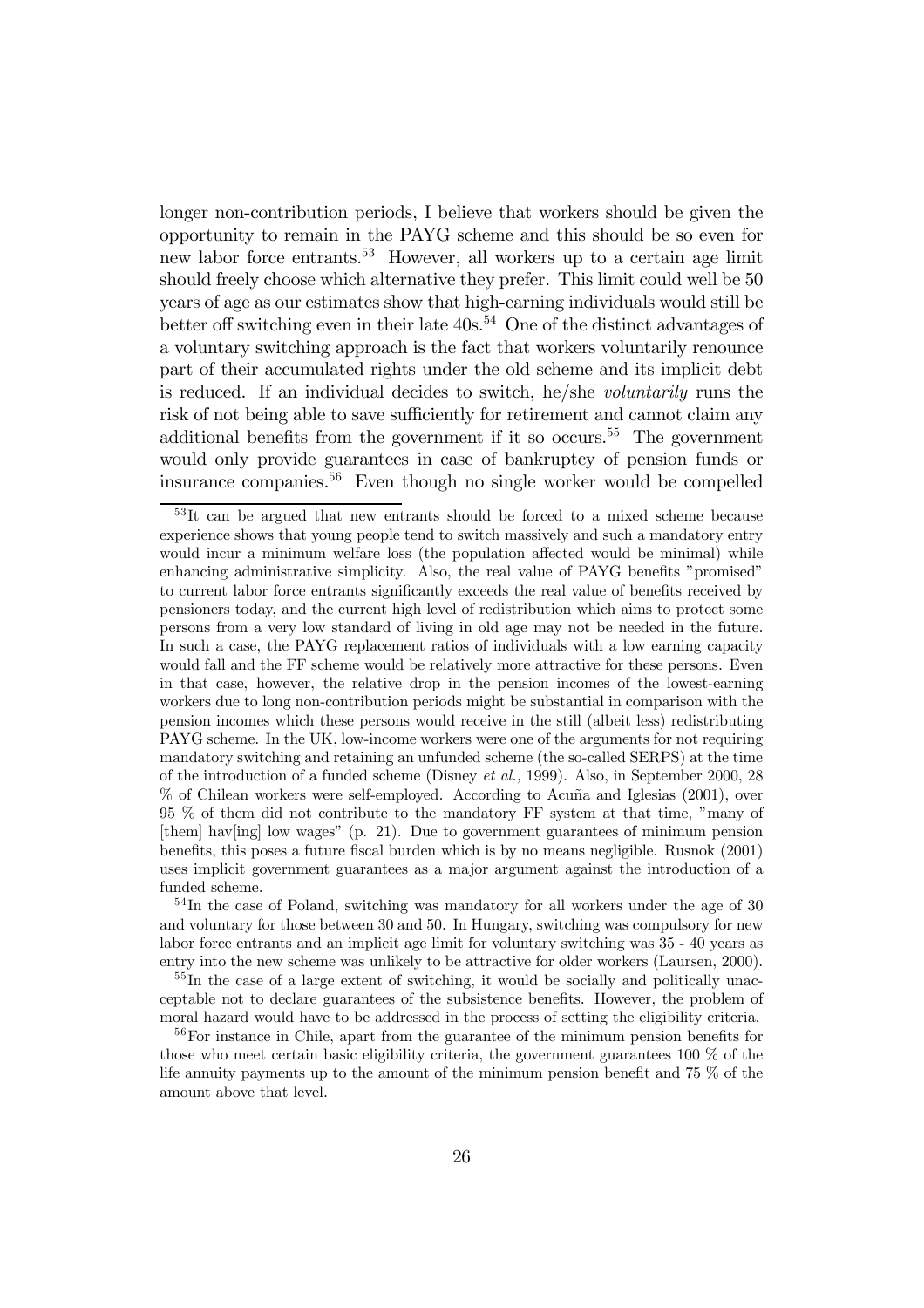to enter an alternative pension scheme, a well-designed awareness-raising campaign run by the government should ensure that within a generation or two, only a small number of the lowest-earning individuals would participate in the PAYG scheme fully, the rest of the work force having freely opted for a mixed scheme.

So far, we have assumed that workers annuitize all their accumulation. There are, however, more possibilities. Retirees might, for instance, opt for scheduled withdrawals of their savings over the whole retirement period or, in the most extreme case, they might withdraw all their accumulation as a lump sum upon retirement. Obviously, this would not only eliminate annuitization costs, but also maintain the longevity risk. Experience suggests that most workers seek to insure themselves against this risk - for instance in Chile, workers may choose between scheduled withdrawals and life annuities, but the percentage of workers opting for the latter is increasing constantly.<sup>57</sup> It is generally recognized that one of the main purposes of mandatory pension plans is the protection of individuals against ending up resourceless after retirement.58 Especially in the event of a large extent of switching, compulsory annuitization would, to the same degree as compulsory contributions to a pension plan, prevent myopic behavior. Moreover, Finkelstein and Poterba (2002) found that the amount of adverse selection in compulsory annuities markets is only half of that in voluntary markets and conclude that "even a relatively flexible mandatory annuitization system can substantially reduce this cost" (p. 48). Therefore, I believe that annuitization should be mandatory up to a certain amount<sup>59</sup> of the accumulation, which would make a mixed scheme more attractive for low-income risk-averse individuals.<sup>60</sup>

Schneider (1998) provides the estimates of the macroeconomic implications of a full switch to a FF scheme in the Czech Republic. We have con-

 $\frac{57}{2}$ cuña and Iglesias (2001) discuss possible reasons for this trend.

<sup>58</sup>Myles (1995) notes that this might happen due to myopia, mistakes made in the process of planning, lack of information or irrationality.

 $59$ Low-earning individuals who have accumulated less than this amount would be required to annuitize all their accumulation, but high-earners could withdraw the difference between their total accumulation and this amount as a lump sum. Thus, myopic individuals would be prevented from becoming a future burden to the public social security system while inefficiencies resulting from constraining individual choice would be lower than in the case of universal mandatory annuitization.

 $60$ Due to a "negative relationship between socio-economic status and mortality" (Finkelstein and Poterba, 2002, p. 31), i.e. low-earning persons are shorter-lived than higherearning ones, if compulsory annuitization reduces the life expectancies in the population of annuitants, annuitization based on these life expectancies is "fairer" towards individuals with a low earning capacity. Still, if low- and high-income workers are in the same annuity pool, the former end up paying more than their expected benefits while the latter pay less, and, therefore, equity concerns remain.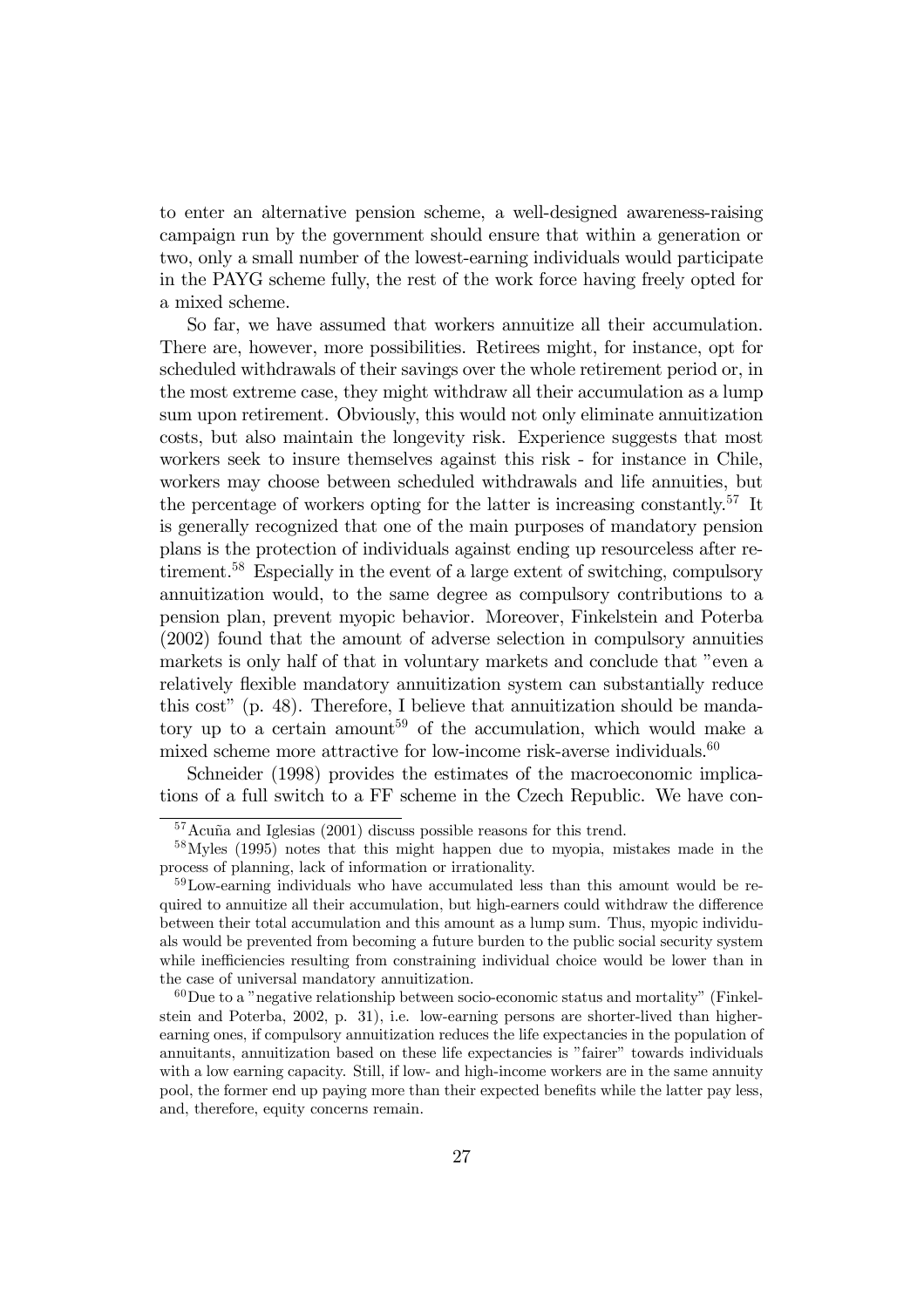ducted simple simulations of the microeconomic impact of reform in order to demonstrate its merits at the level of individuals. Although it is infeasible to estimate the exact impact on every person due to idiosyncrasies in individual wage developments over their careers, simple approximations of the lowest wage levels at which male and female workers would benefit from switching will be instrumental in the process of reform preparation. Disney *et al.* (1999) demonstrate that individuals' responses to the switching process are fairly predictable in a variety of countries and we have presented estimates upon which the prediction of the dynamics of voluntary switching can be based. Due to unfavorable demographic conditions, the Czech PAYG scheme would be outperformed by a FF scheme and it can be expected to be so for as far down the road as the eye can see. Indeed, we have demonstrated under certain conservative assumptions about rates of return, life expectancies and wage development that among workers with uninterrupted career histories, only women earning about 60 % of the national average wage or less upon entering the work force are net recipients in the currently structured PAYG scheme and in the population of men, this redistributive scheme is actuarially fair only to subsistence wage earners. Workers should not be denied the right to increase their standard of living in old age via a combination of a public PAYG scheme and a private FF scheme, and we have shown that this increase could be non-negligible even for future pensioners with a history of relatively low earnings. The sooner the reform, the better.

## 5 References

Act No. 155/1995 Coll. on Social Security and its amendments - Czech Republic. Acuña, R., Iglesias, A. (2001), Chile's Pension Reform After 20 Years, Catholic University of Chile, mimeo as of April 2001.

Becker, G. S. (1993), Human Capital: A Theoretical and Empirical Analysis, with Special Reference to Education, The University of Chicago Press.

Bezděk, V. (2000), Penzijní systémy obecně i v kontextu české ekonomiky (současný stav a potřeba reforem), CNB Working Paper No. 25, Czech National Bank, Prague.

Bosworth, D., Dawkins, P., Stromback, T. (1996), The Economics of the Labour Market, Longman Singapore Publishers Ltd., Singapore.

Browning, E. K. (1975), Why the Social Insurance Budget Is Too Large in a Democracy, Economic Inquiry 13 (September), pp. 373 - 88.

Czech Statistical Office (2001a), Mzdy zaměstnanců za rok 2000 (z výběrového  $\check{set}$ rení).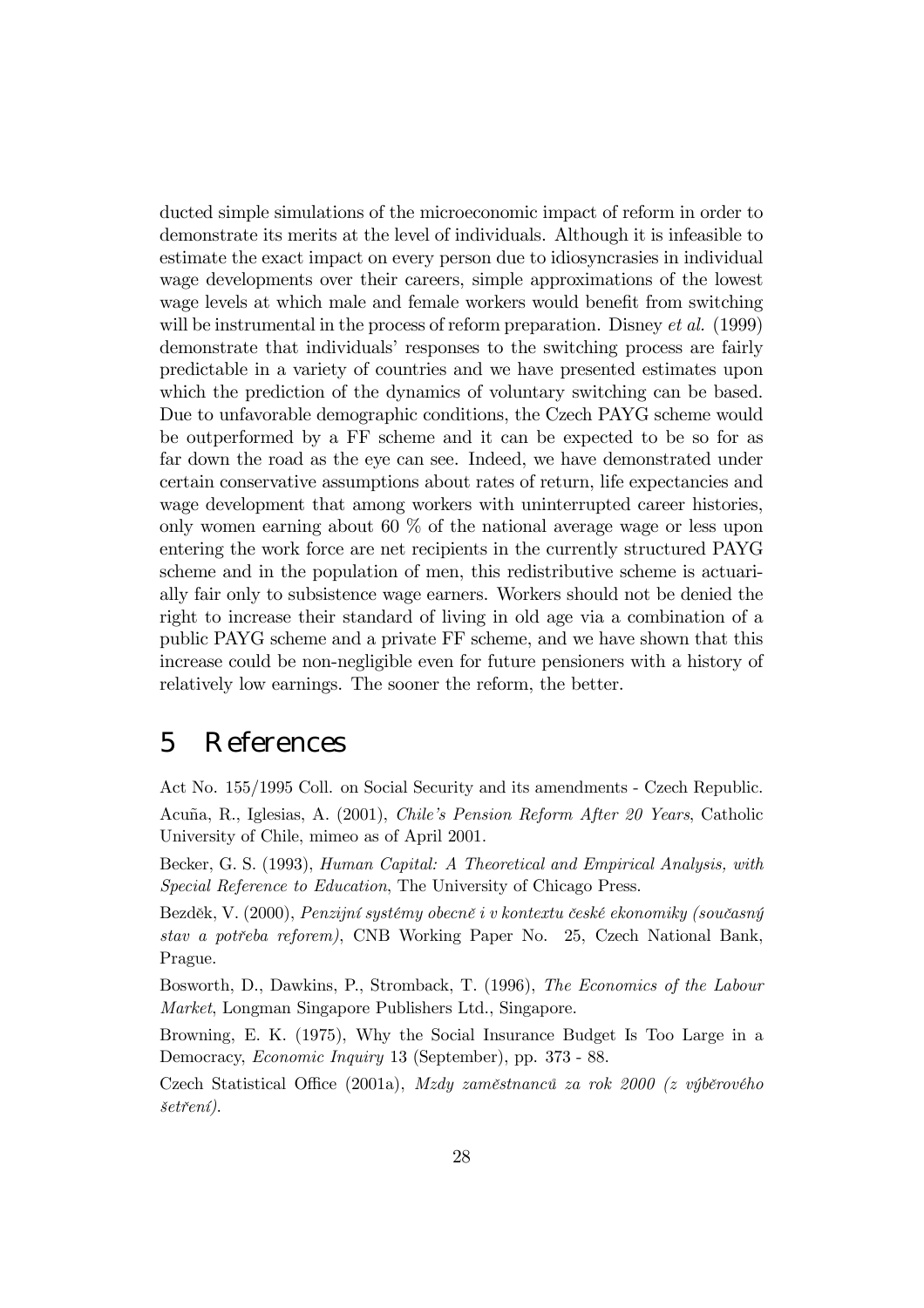Czech Statistical Office (2001b), Casové řady základních ukazatelů statistiky práce  $(1948 - 2000).$ 

Czech Statistical Office (2002), Podrobné úmrtnostní tabulky za rok 2000 - ČR, at www.czso.cz on May 7, 2002.

Disney, R., Palacios, R., Whitehouse, E. (1999), *Individual Choice of Pension Ar*rangement As a Pension Reform Strategy, Working Paper No. W99/18, Institute for Fiscal Studies, London.

Finkelstein, A., Poterba, J. (2002), Selection Effects in the United Kingdom Individual Annuities Market, Economic Journal, vol. 112, pp. 28-50.

Holzmann, R., Stiglitz, J. (eds.) (2001), New Ideas about Old Age Security, World Bank, Washington, DC.

Kotlikoff, L. J. (1995), Privatization of Social Security: How It Works and Why It Matters, Working Paper No. 5330, National Bureau of Economic Research, Cambridge, Massachusetts.

Laursen, T. (2000), Pension System Viability and Reform Alternatives in the Czech Republic, IMF Working Paper WP/00/16, Washington, DC.

Mitchell, O., McCarthy, D. (2002), Annuities for an Ageing World, Working Paper No. 9092, National Bureau of Economic Research, Cambridge, Massachussetts.

Myles, G. (1995), Public Economics, Cambridge University Press.

President's Commission to Strengthen Social Security (2001), Strengthening Social Security and Creating Personal Wealth for All Americans, report released December 21, 2001, at www.csss.gov on May 13, 2002.

Rusnok, J. (2001), Koncepce pokračování reformy důchodového systému, Sociální politika, No. 5, pp. 2-3, Prague.

Samuelson, P. (1958), An Exact Consumption-Loan Model of Interest with or without the Social Contrivance of Money, *Journal of Political Economy*, vol. 66, pp. 467-82.

Samuelson, P. (1967), Social Security, Newsweek, vol. 69, February 13, p. 88.

Schneider, O. (1998), Essays on Pensions, Dissertation Thesis, CERGE-EI, Prague.

Topel, R. (1990), Specific Capital, Mobility, and Wages: Wages Rise With Job Seniority, Working Paper No. 3294, National Bureau of Economic Research, Cambridge, Massachusetts.

World Bank (1994), Averting the Old Age Crisis, Oxford University Press.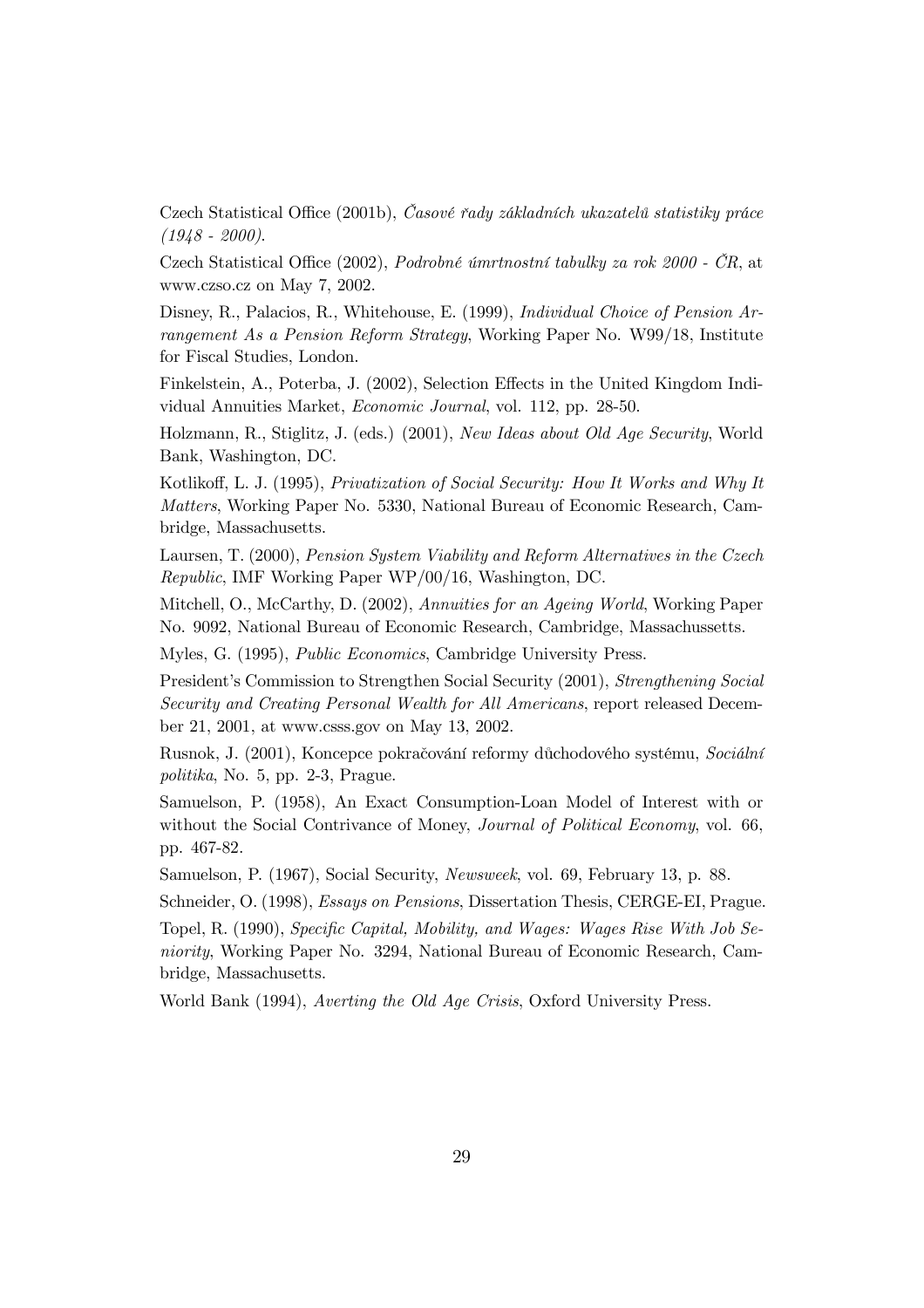## 6 Appendix

### 6.1 The Definition of the Function  $s(t)$

It follows from (3) that  $\forall t \in (0, R)$ :

$$
\frac{dw(t)}{dt} = w(0) \cdot (g + s(t) - \pi) \cdot e^{(g-\pi)t + \int_0^t s(x)dx} \tag{26}
$$

and

$$
\frac{d^2w(t)}{dt^2} = w(0) \cdot \left[ (g + s(t) - \pi)^2 + \frac{ds(t)}{dt} \right] \cdot e^{(g-\pi)t + \int_0^t s(x)dx}.\tag{27}
$$

Hence, if  $\exists t_0 \in (0, R) \forall t \in (t_0, R) : \frac{d^2w(t)}{dt^2}$  $<$  0, then  $\forall t \in (t_0, R): \frac{ds(t)}{dt} < 0.61$ 

We attempt to approximate the development of wages over the working life and assume that they tend to grow at a decreasing rate. Without the possibility to use mathematical computer software for the numerical evaluation of Riemann integrals, the choice of a particular functional form of  $s(t)$ would be constrained by the necessity to express  $\int e^{\int_{R}^{t} s(x)dx} dt$  explicitly in order to compute for instance (15) or (21). A decreasing function satisfying this condition is e.g.

$$
s(t) = \frac{\sigma_1}{\sigma_2 + t} + \sigma_3, \sigma_1 \in \aleph, \sigma_2 > 0.
$$
 (28)

Although this choice may seem somewhat artificial and computer software gives us much greater freedom in choosing  $s(t)$ , we stick to this function as it enables us to obtain values which can be realistic approximations of wagegrowth rates due to human-capital accumulation and ageing. We assume that the rate of growth is greatest at the beginning of one's career because the workerís increase in productivity is greatest upon entering the labor force and then decreases. Moreover, we assume that this slowdown of growth is most "noticeable" at the beginning of one's career, i.e.  $s(t)$  is convex.

A basic distinction should be made between skilled and unskilled workers. According to Becker (1993), skilled workers receive more on-the-job training and returns to the training are reflected in steeper age-earnings profiles at the beginning of the career (empirical age-earnings profiles for skilled and unskilled workers are presented on p. 233; for more on the effects of on-the-job training on earnings, see  $Ibid., pp. 29-51$ . Becker states that "cross-sectional

 $61$ Naturally,  $w(0) > 0$ .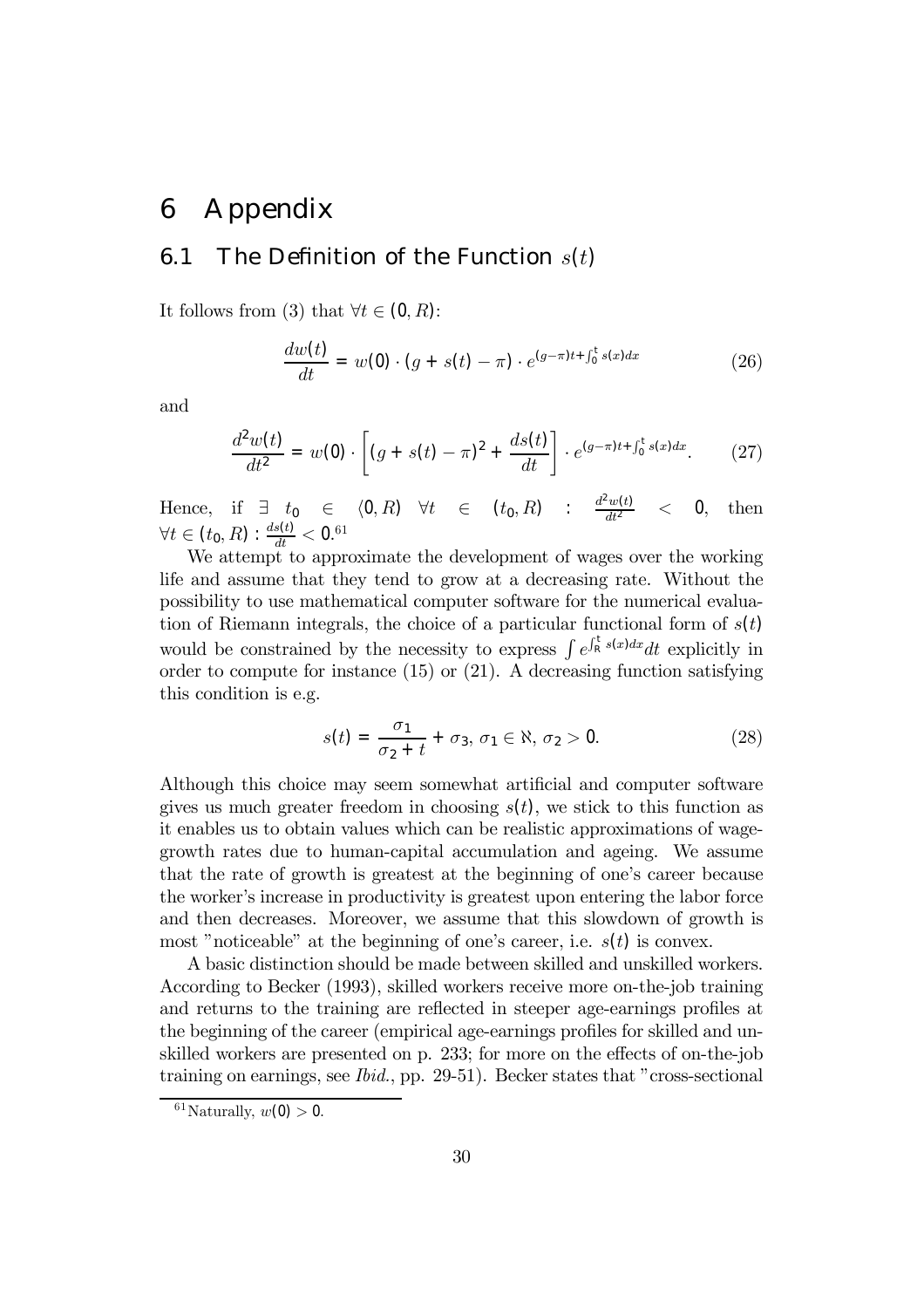education profiles ... [can] be converted into time series profiles only by adjusting very simply for the secular growth in incomes"  $(p. 232)$ . Table 10 shows cross-sectional data about earnings in the Czech Republic in 2000 classified by age and education.

|           | men        |         | women      |         |  |
|-----------|------------|---------|------------|---------|--|
| age       | elementary | college | elementary | college |  |
| under 19  | 9,380      |         | 8,278      |         |  |
| 20-24     | 11,641     | 14,752  | 9,159      | 11,933  |  |
| 25-29     | 12,765     | 22,874  | 9,130      | 17,482  |  |
| 30-34     | 13,351     | 31,142  | 8,759      | 18,091  |  |
| 35-39     | 12,872     | 31,560  | 8,860      | 17,666  |  |
| 40-44     | 12,720     | 30,957  | 9,264      | 19,822  |  |
| 45-49     | 12,801     | 31,813  | 9,414      | 20,993  |  |
| 50-54     | 12,492     | 32,306  | 9,464      | 20,742  |  |
| 55-59     | 12,163     | 30,456  | 9,340      | 19,550  |  |
| 60-64     | 10,769     | 30,630  | 7,481      | 20,224  |  |
| over $65$ | 7,391      | 22,066  | 6,939      | 19,272  |  |

Table 10: Average gross wages in the Czech Republic in 2000 (CZK per month for workers employed full time) based on gender, age and education attained Source: Czech Statistical Office (2001a)

Hence, we might be able to extract the approximate values of our function  $s(t)$ . This, however, may be complicated by the fact that workers older than roughly 35 in 2000 had received education (or training) in socialism and they are likely to have experienced a different wage development from those educated and trained in a market economy. Nevertheless, the data support Becker's findings about relatively steeper age-earnings profiles at the beginning of the career of skilled workers. Also, Becker presents similar data for the US in 1939 and 1949 (p. 230) and concludes that  $"...$  incomes tend to be relatively low at the beginning of labor force participation, rise throughout later ages until a common peak is reached in the 45 to 54 age class, and decline in the last class"  $(p. 231)$ . This, though not perfectly, can be observed in Table 10 as well. Becker adds that e.g. secular trends towards higher education can render this use of data less precise.

Although it may, for instance, be argued that Becker's conclusions drawn from data from the middle of the  $20<sup>th</sup>$  century do not necessarily have to hold in the  $21^{st}$  century, the data in Table 10 indicate that a decreasing function  $s(t)$  should enable us to finally obtain better estimates of switching-wage levels than if we used a constant wage growth rate over one's career.<sup>62</sup> To

 $\frac{62 \text{In the latter case, older workers would slightly overestimate their future incomes, i.e.}$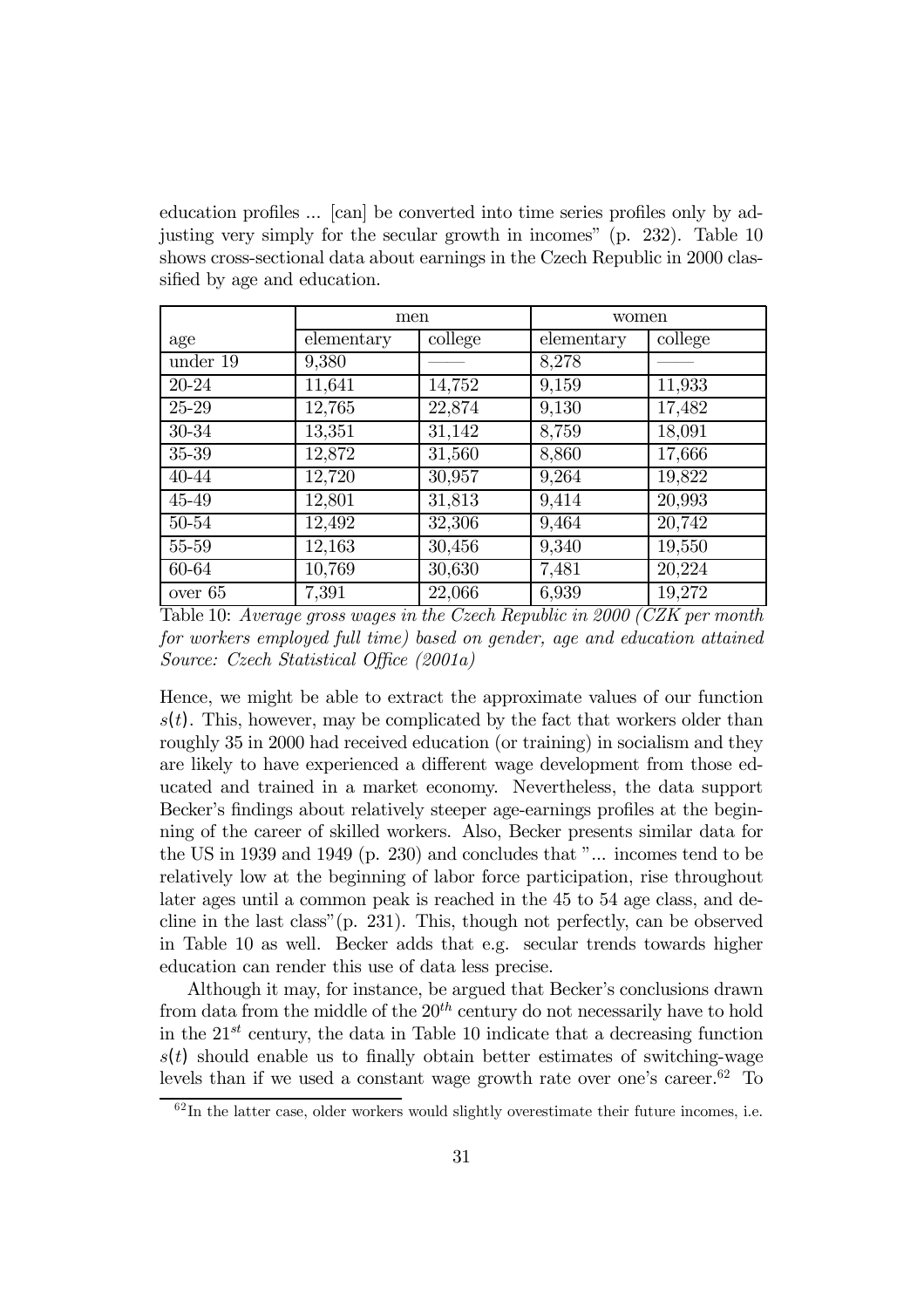simplify the analysis, we use a uniform functional form of  $s(t)$  for all workers regardless of the type of their job. Specifically, we set  $\sigma_1 = 3$  and  $\sigma_3 = -0.055$ irrespective of gender,  $\sigma_2 = 30$  for men and  $\sigma_2 = 34$  for women.<sup>63</sup> The worker's resulting age-wage trajectory is increasing and convex from the age of entry into the labor force to the age of 44, and then concave, but still increasing, until retirement.

### 6.2 Scenario 3 - Alternative Returns

The estimates are obtained under the same assumptions about life expectancies as in Scenario 3 (84 and 87 conditional on reaching 65 for men and women, respectively), but the real yield rates of personal accounts are varied (originally  $5\%$  p.a.). Apparently, FF replacement ratios are very sensitive to changes in the yield rate. (PAYG replacement ratios are not affected by these changes and are identical to those in Table 7.)

|           | Rate of return:                |                      |                         |                                                  |                    |                        |           |  |  |  |
|-----------|--------------------------------|----------------------|-------------------------|--------------------------------------------------|--------------------|------------------------|-----------|--|--|--|
| age       | $\overline{\%}$<br>$2^{\circ}$ | $\overline{\%}$<br>3 | $\%$<br>4               | $\%$<br>5                                        | $\%$<br>6          | $\%$<br>$\overline{7}$ | $\%$<br>8 |  |  |  |
| 23        | 30.8                           | 41.3                 | 55.8                    | 76.4                                             | 105.5              | 147.3                  | 207.5     |  |  |  |
| 27        | 29.0                           | 38.3                 | 50.9                    | 68.3                                             | 92.5               | 126.0                  | 173.2     |  |  |  |
| 30        | 27.4                           | 35.7                 | 46.9                    | 62.0                                             | 82.5               | 110.5                  | 148.8     |  |  |  |
| 35        | 24.3                           | 31.1                 | 39.8                    | 51.3                                             | 66.3               | 86.0                   | 112.1     |  |  |  |
| 40        | 20.9                           | 26.0                 | 32.5                    | 40.7                                             | 51.1               | 64.3                   | 81.0      |  |  |  |
| 45        | 17.0                           | 20.7                 | 25.2                    | 30.7                                             | 37.5               | 45.7                   | 55.7      |  |  |  |
| 50<br>T11 | 12.9<br>$\Gamma$<br>11         | 15.3                 | 18.2<br>$\cdot$ $\cdot$ | 21.6<br>$\overline{\mathbf{r} \cdot \mathbf{r}}$ | 25.5<br>$\sqrt{ }$ | 30.2                   | 35.7      |  |  |  |

Table 11: FF replacement ratios for different returns - men

|                                 | Rate of return:                   |        |           |              |                      |                 |                      |  |  |
|---------------------------------|-----------------------------------|--------|-----------|--------------|----------------------|-----------------|----------------------|--|--|
| age                             | $\overline{\%}$<br>$\overline{2}$ | %<br>3 | $\%$<br>4 | %<br>5       | $\overline{\%}$<br>6 | $\overline{\%}$ | $\overline{\%}$<br>8 |  |  |
| 27                              | 24.7                              | 33.1   | 44.6      | 60.7         | 83.1                 | 114.7           | 159.2                |  |  |
| 30                              | 23.3                              | 30.9   | 41.1      | 55.1         | 74.2                 | 100.5           | 136.8                |  |  |
| 35                              | 20.7                              | 26.8   | 34.9      | 45.5         | 59.6                 | 78.3            | 103.0                |  |  |
| 40                              | 17.7                              | 22.5   | 28.5      | 36.2         | 46.0                 | 58.5            | 74.5                 |  |  |
| 45                              | 14.5                              | 17.9   | 22.1      | 27.3         | 33.7                 | 41.5            | 51.2                 |  |  |
| 50<br>$\mathbf{r}$ $\mathbf{r}$ | 11.0<br>$\overline{r}$            | 13.2   | 15.9      | 19.2<br>7.00 | 23.0                 | 27.5            | 32.8                 |  |  |

Table 12: FF replacement ratios for different returns - women

their ability to save sufficiently for retirement.

<sup>63</sup>The national real wage growth rate  $g - \pi = 3\%$  is smaller than the average real wage growth rate over the worker's career  $\frac{1}{R} \int_0^R [s(t) + g - \pi] dt$  which equals 3.8 % for men and 3.4 % for women. This is to be attributed to the ageing of the labor force, i.e. there are more older workers (whose wages rise more slowly) in the economy.